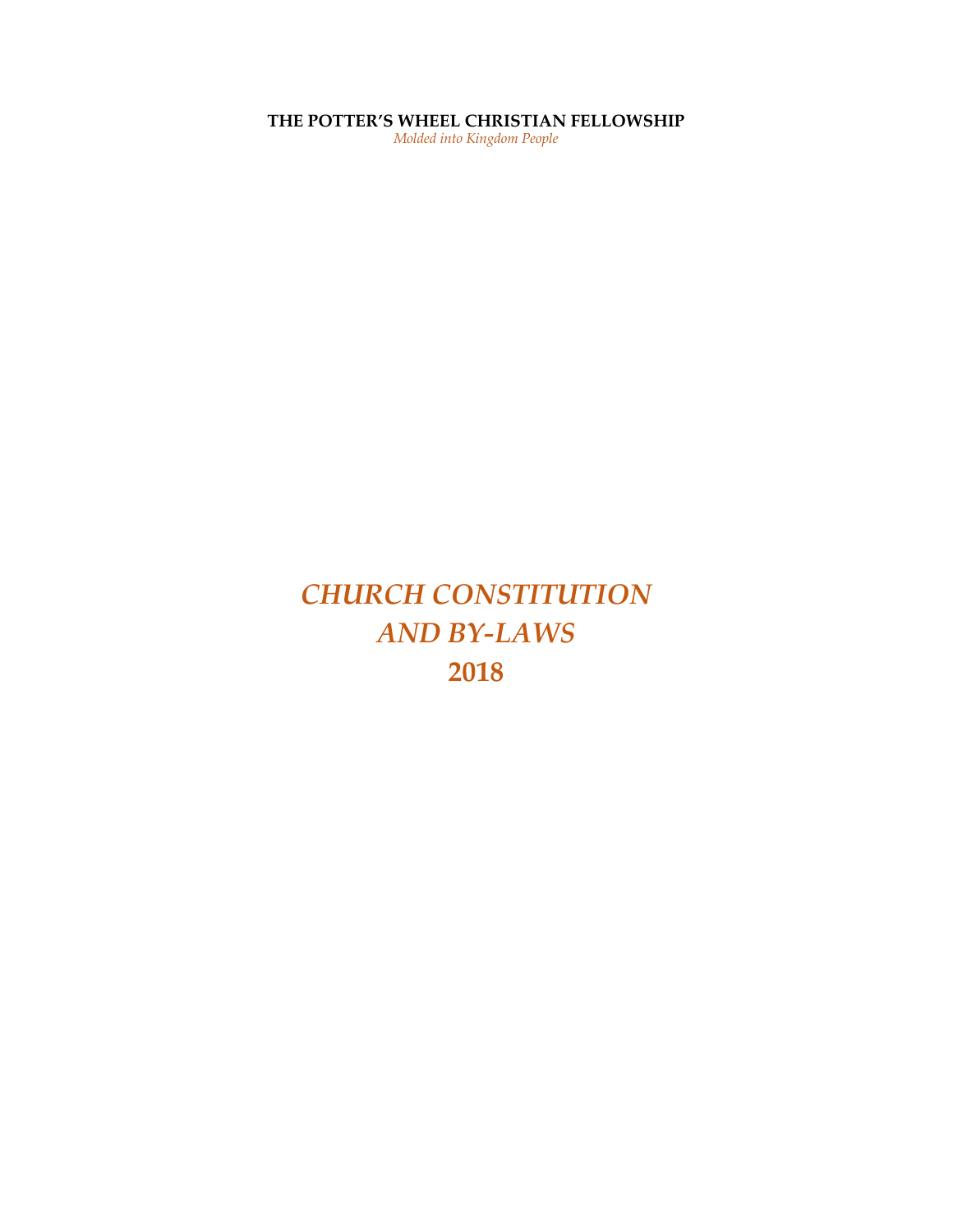JULES LÉGER, GATINEAU, QC, J9J 2T1 • TELEPHONE: 819-685-0368 • WWW.POTTERSWHEELCHURCH.CA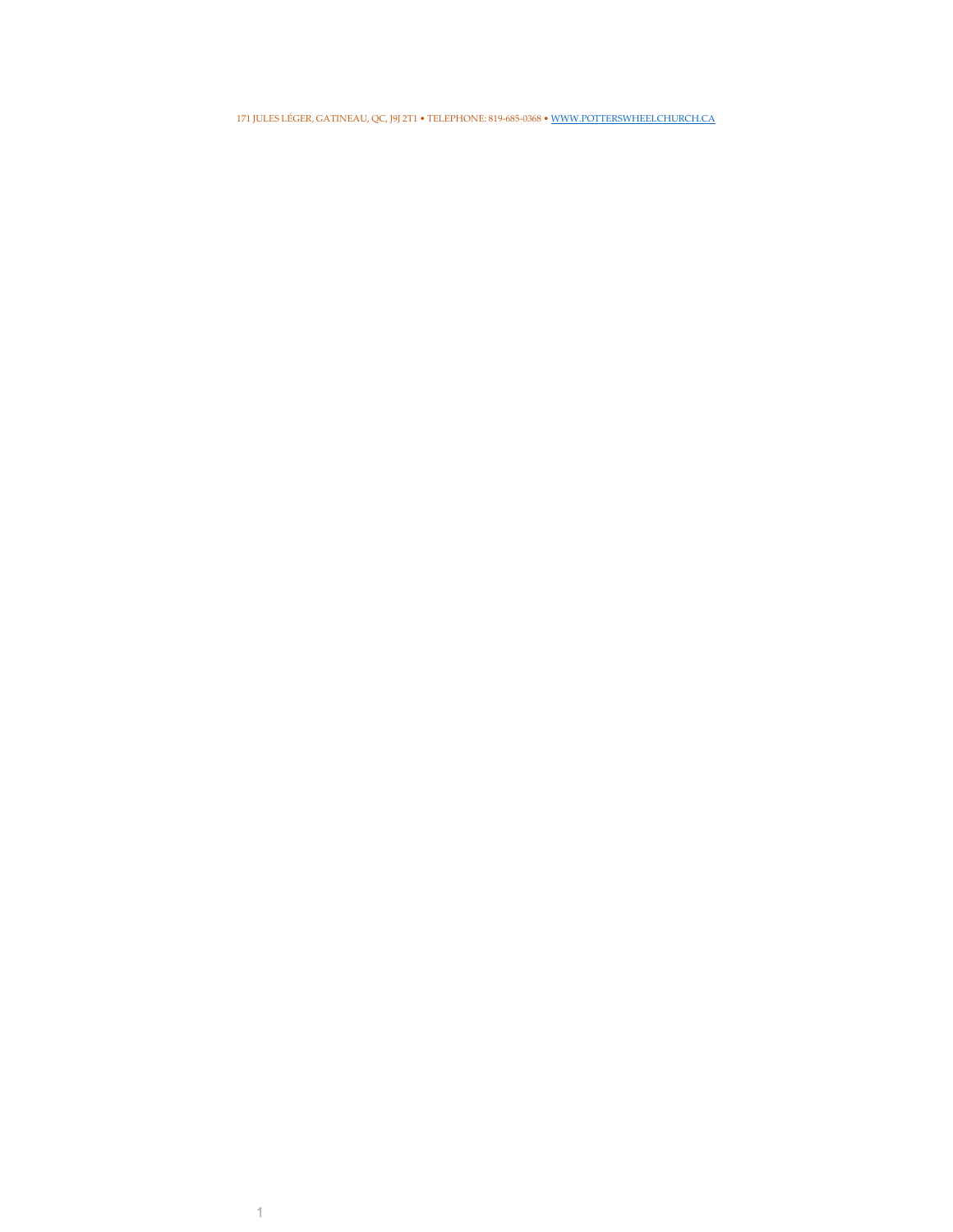## **CONSTITUTION AND BY-LAWS FOR LOCAL CHURCHES**

This *Local Church Constitution and By-Laws* was authorized by the General Conference of The Pentecostal Assemblies of Canada and amended in 2018 for local churches, as defined in this constitution and the constitutions of the General Conference and district conferences of The Pentecostal Assemblies of Canada.

In this constitution, the terms church, assembly and congregation shall be considered synonymous.

| <b>CONSTITUTION AND BY-LAWS OF</b>          |  |  |
|---------------------------------------------|--|--|
| Church: Potter's Wheel Christian Fellowship |  |  |
| City: Gatineau, Quebec                      |  |  |
|                                             |  |  |
| Certified (signed) by                       |  |  |
| (Chair of Board)                            |  |  |
| (Secretary of Board)                        |  |  |
| (Board member)                              |  |  |
|                                             |  |  |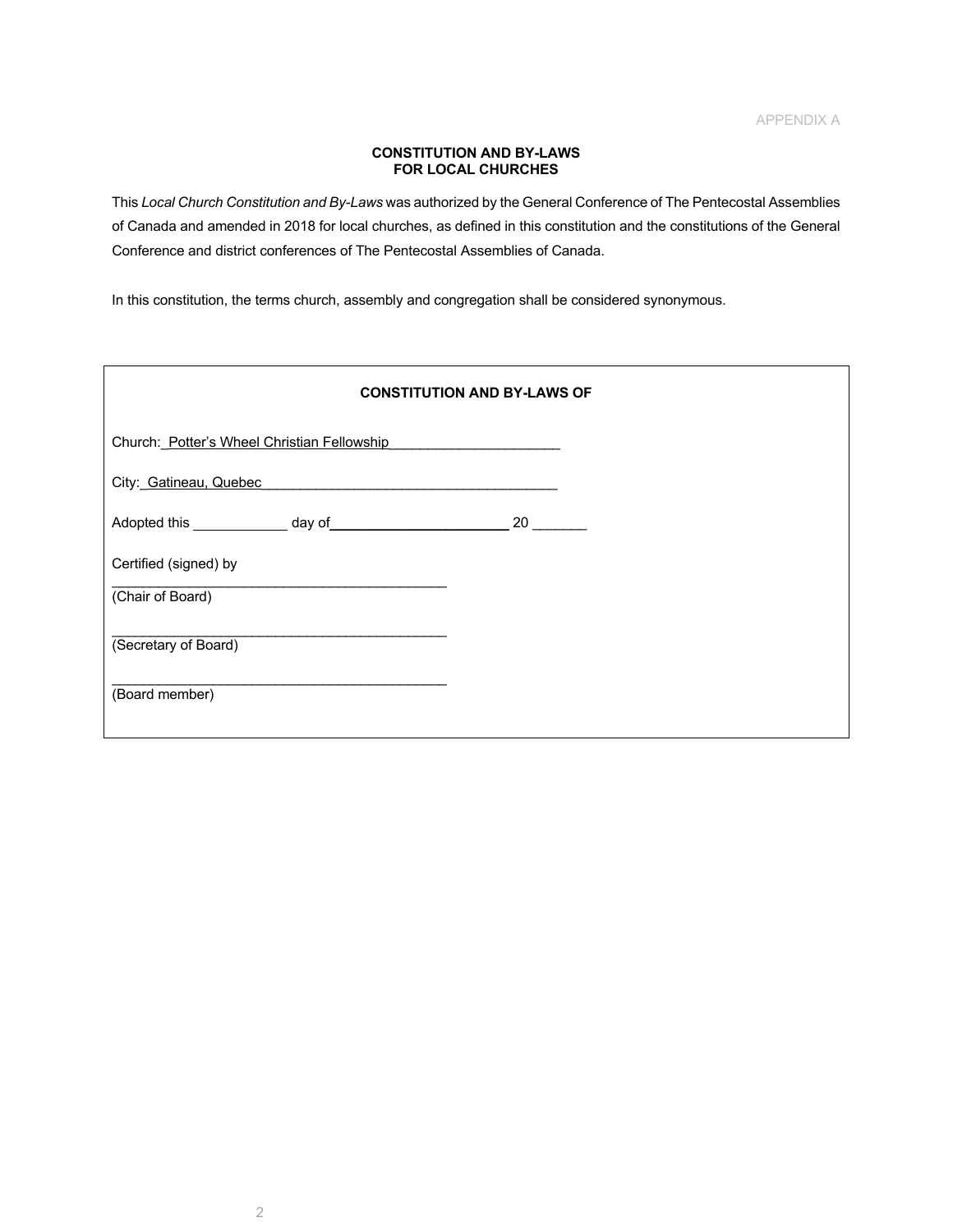## **PREAMBLE**

For the purpose of establishing and maintaining a place for the worship of Almighty God, our Heavenly Father; to provide for Christian fellowship for those of like precious faith where the Holy Spirit may be honoured according to our distinctive testimony; to assume our share of responsibility and the privilege of propagating the gospel of Jesus Christ by all available means, both at home and in foreign lands, we, whose names appear on the local church roster under the above date, do hereby recognize ourselves as a local church in fellowship with Quebec District of The Pentecostal Assemblies of Canada, and shall adopt the following articles of church order and submit ourselves to be governed by them.

All local churches are recognized as self-governing with the inherent right to sovereignty in the conduct of their own affairs. This local church shall voluntarily enter into full cooperative fellowship with churches of like precious faith associated in Pentecostal Assembly of Québec District conference and the General Conference of The Pentecostal Assemblies of Canada, with headquarters at Mississauga, Ontario; and shall share in the privileges and assume the responsibilities enjoined by that affiliation.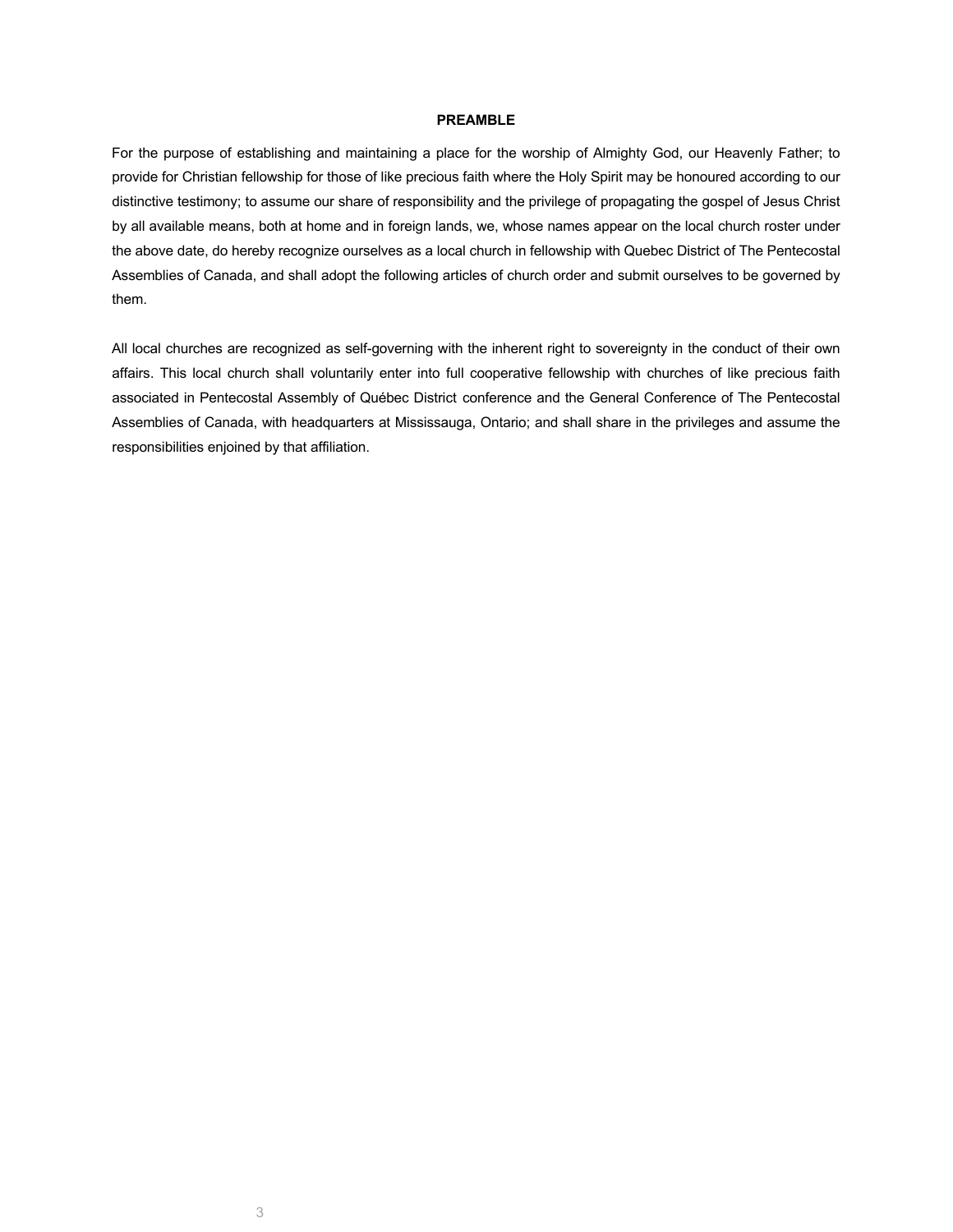# **CONSTITUTION**

# **ARTICLE 1 NAME:** This local church shall be known as

Potter's Wheel Christian Fellowship

**ARTICLE 2 DEFINITION - LOCAL CHURCH:** A local church desiring to affiliate with The Pentecostal Assemblies of Canada shall:

**2.1** Assume all financial obligations in providing a place of worship and its operation, and adequate salary for its pastor, together with provision for suitable housing and travel reimbursement. Suitable housing shall be understood to mean an adequate dwelling, together with utilities such as heat, water, hydro and telephone or financial provision for such services.

**2.2** Assume responsibility in contributing to the support of the district office or branch conference with which it is affiliated, and to The Pentecostal Assemblies of Canada international missions, Bible colleges, and other responsibilities as may be determined by the General Conference of The Pentecostal Assemblies of Canada.

**2.3** Have properly qualified leadership of sufficient maturity available for selection, and be able to maintain standards of discipline and doctrine over its Covenant Partners.

**2.4** Petition the respective district executive for status as a local church. In order to obtain this status, it is required that a duly called congregational meeting, presided over by the District Superintendent or an appointee(s), be held, in which there shall be:

**2.4.1** an adoption of the *Statement of Fundamental and Essential Truths;* and

**2.4.2** acceptance of the *Local Church Constitution and By-Laws,* as approved by the General Conference, together with a decision about the required available options; namely, the size of the board and the decision concerning who shall be the trustees.

**2.5** Ensure that a credential holder of The Pentecostal Assemblies of Canada is established as pastor of the local church or one whom the district executive officers of The Pentecostal Assemblies of Canada approve.

**2.6** Be duly registered as a charity under the *Income Tax Act*.

# **ARTICLE 3 PREROGATIVES**

**3.1** This local church shall have the right to govern itself according to the standards of the New Testament Scriptures, "endeavouring to keep the unity of the Spirit in the bond of peace ... till we all come in the unity of the faith, and of the knowledge of the Son of God, unto a perfect man, unto the measure of the stature of the fullness of Christ" (Ephesians 4:3, 13).

**3.2** This local church shall have the right to govern itself according to the *General Constitution and By-Laws* and district constitutions and by-laws in force by order of General Conference and district conferences.

**3.3** This local church shall have the right to develop policies and procedures which guide its operation as determined by the board or the congregation.

**3.4** This local church shall have the right to purchase or acquire by gift, bequest or otherwise, either directly or as trustee, and to own, hold in trust, use, sell, convey, mortgage, lease or otherwise dispose of any real estate or chattels as may be necessary for the furtherance of its purpose; all in accordance with its constitution and by-laws or as the same may be hereafter modified or amended.

**3.5** This local church shall have the right to borrow any sum or sums of money from a lender upon the credit of the local church either by way of overdraft, discount, loan, line of credit or otherwise, and upon such terms as they may think proper and as security for any money so borrowed or as security for any advances, reliabilities heretofore made or incurred or that may hereafter be made or incurred, to hypothecate, mortgage, pledge and give to the lender all or any stock, bonds, debentures, negotiable instruments, in action or other real property of the local church or other assets of the local church as they may see fit, or as may be required by or on behalf of the lender, and it is expressly declared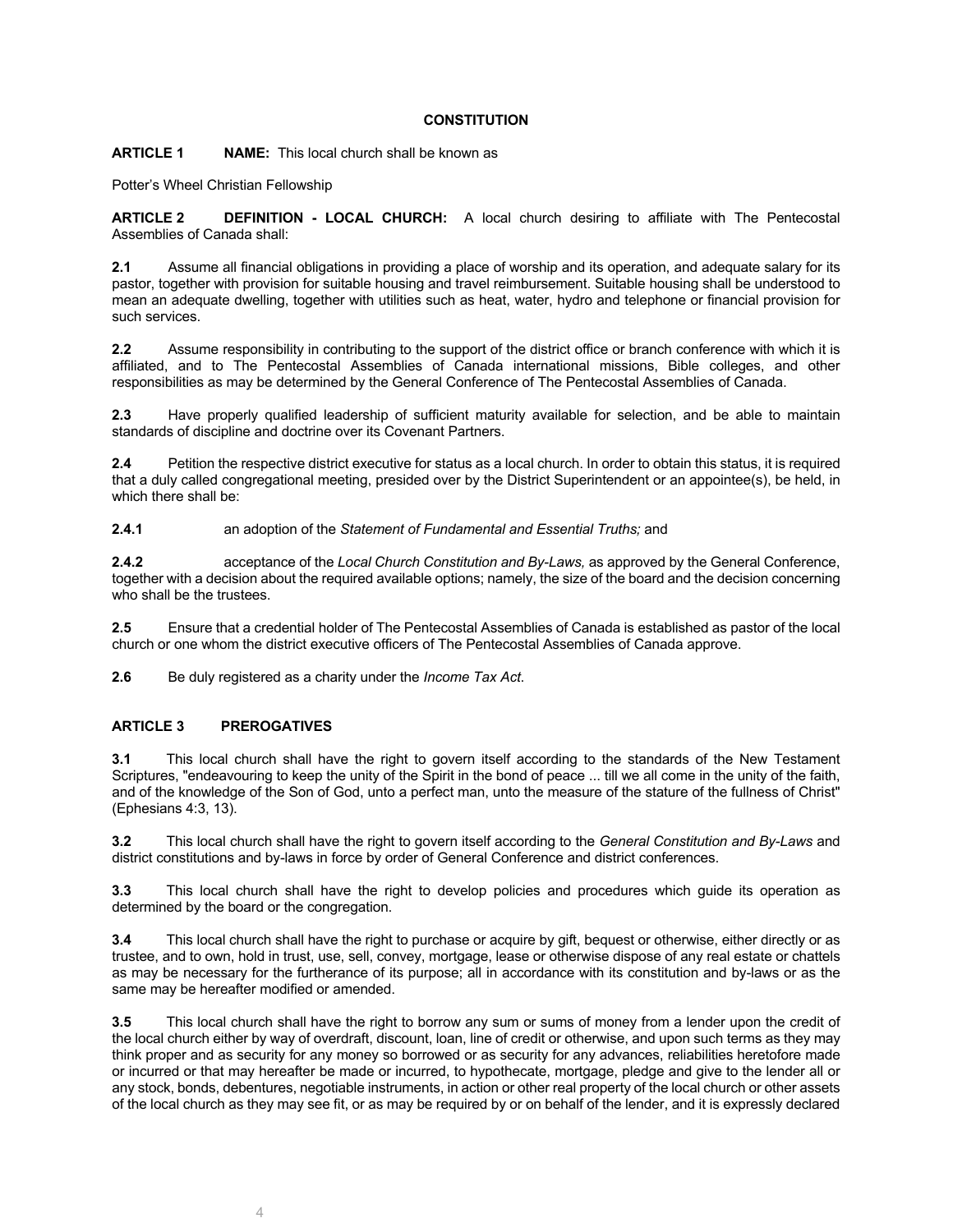that any security given pursuant to this article may be by way of chattel mortgage or in such other form as the lender may require, or as this local church sees fit.

**3.6** The activities of this local church shall be carried on without purpose of gain for its Covenant Partners, and any profits or other accretions to the organization shall be used solely to promote its objectives, in accordance with its constitution and by-laws or as the same may be hereafter modified or amended.

**3.7** In the event of dissolution or winding up of the organization, all its remaining assets after payment of liabilities shall be distributed to The Pentecostal Assemblies of Canada for its continuing ministries.

**ARTICLE 4 TENETS OF FAITH:** We believe most assuredly that the Holy Scriptures are God's final revelation and constitute our all-sufficient rule for faith and practice. This local church, by virtue of its affiliation with The Pentecostal Assemblies of Canada, shall accept the current version of the *Statement of Fundamental and Essential Truths*, as approved by the General Conference of The Pentecostal Assemblies of Canada.

# **ARTICLE 5 ORDINANCES AND PRACTICES**

# **5.1 ORDINANCES**

**5.1.1** The ordinance of baptism by immersion in water (Matthew 28:19) shall be administered to all those who have repented of their sins, and have believed on the Lord Jesus Christ to the saving of their souls, and who give clear evidence of their salvation (Romans 6:3-5; Colossians 2:12).

**5.1.2** The ordinance of the Lord's Supper shall be regularly observed as enjoined in the Scriptures (Luke 22:19-20; 1 Corinthians 11:23-26).

#### **5.2 PRACTICES**

- **5.2.1** Dedication of children
- **5.2.2** Prayer for the baptism with the Holy Spirit
- **5.2.3** Prayer for the sick

**5.2.4** Christian marriage (as defined by the *Statement of Fundamental and Essential Truths* of The Pentecostal Assemblies of Canada)

**5.2.5** Christian burial of the dead

# **ARTICLE 6 COVENANT PARTNERSHIP**

**6.1** Persons desiring to become Covenant Partners of this local church shall give credible profession of faith in the Lord Jesus Christ as Saviour. They shall give evidence of compliance with the biblical standard of Christian practice and manifest spiritual growth by giving evidence of the fruit of the Spirit: "love, joy, peace, patience, kindness, goodness, faithfulness, gentleness and self-control" (Galatians 5:22,23 NIV).

They shall refrain from "acts of the sinful nature: sexual immorality, impurity and debauchery, idolatry and witchcraft; hatred, discord, jealousy, fits of rage, selfish ambition, dissensions, factions and envy; drunkenness, orgies, and the like" (Galatians 5:19-21 NIV). Sexual immorality shall be interpreted to mean common-law marital relationships, premarital and extra-marital sexual relationships (1 Corinthians 6:15-18; 7:1-2; 1 Thessalonians 4:3-8; Hebrews 13:4), and all forms of homosexual activity, along with other practices deemed inexcusable for Christian conduct, and which place a person under God's judgment (Romans 1:26-2:11).

They shall indicate a desire to live in harmony with this body of believers, shall accept the doctrinal standards as set forth in the *Statement of Fundamental and Essential Truths*, and shall be regular financial supporters of this local church.

**6.2** Covenant partners shall consist of the following: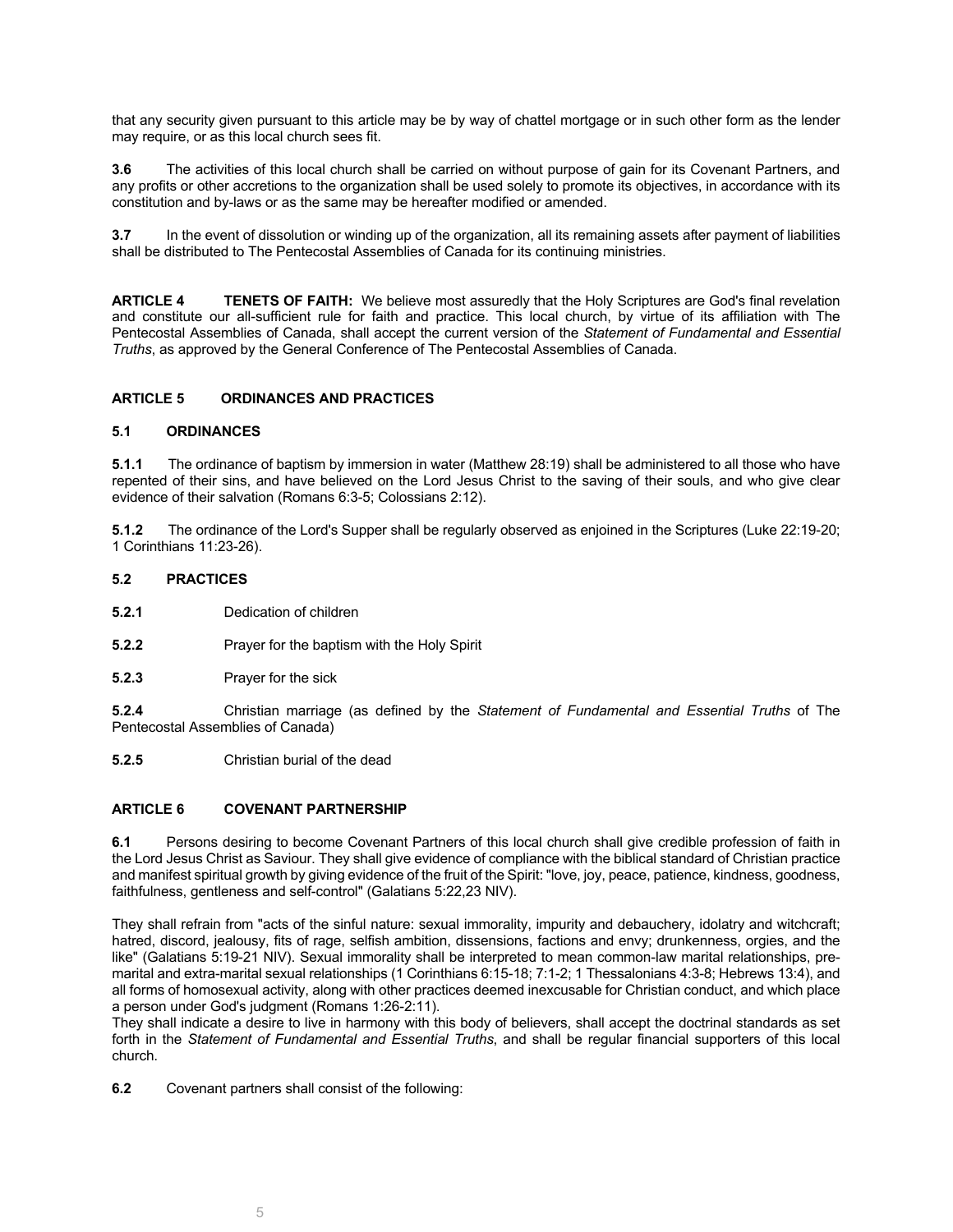**6.2.1** *Regular* Covenant partners*.* Persons 18 years of age and over who fulfil the requirements of Article 6.1 shall be known as regular Covenant partners.

**6.2.2** *Junior* Covenant partners*.* Persons between the ages of 12 and 18 who fulfil the requirements of Article 6.1 may be eligible for junior Covenant partners. Such Covenant partners does not qualify for voting privileges at congregational business meetings.

# **ARTICLE 7 PASTOR AND BOARD**

# 7.1 **PASTOR**

**7.1.1** Nominations for pastor shall be submitted to the local church congregation by the board, after consultation with the District Superintendent.

**7.1.2** The pastor must be one who holds an active credential in good standing with The Pentecostal Assemblies of Canada or one whom the district executive officers of The Pentecostal Assemblies of Canada approve.

**7.2 OFFICERS:** The officers of this local church shall be the pastor, secretary, treasurer, and such other officers as may be determined by this local church from time to time.

**7.3 BOARD OF DEACONS OR BOARD:** The Board of Deacons shall consist of the pastor and not fewer than three (3) covenant partners (if more, the exact number and the resolution authorizing the same must be duly recorded in the church minutes). After the setting in order of the church and the creation of the Board of Deacons, the lay member of the Board of Deacons shall be selected in accordance with the resolution of this church. The pastor shall act as chair of the Board of Deacons. When a pastorate becomes vacant, the District Superintendent or the District Superintendent's authorized representative shall be empowered to act in the full legal capacity of the pastor in consultation with the Board of Deacons. The District Superintendent shall arrange to supply the pulpit with suitable ministry until such time as a new pastor has been duly installed.

**7.4** The local church may extend covenant partners privileges to a district leader, or another Pentecostal Assemblies of Canada credential holder, and may invite the individual to serve on the Board of Deacons.

# **ARTICLE 8 BUSINESS MEETINGS**

**8.1 ANNUAL CONGREGATIONAL BUSINESS MEETING:** The annual congregational business meeting shall be held in the month of March each year on a suitable date unless otherwise decided by the Board of Deacons.

**8.2 SPECIAL BUSINESS MEETINGS:** Special business meetings may be called by:

**8.2.1** The pastor;

**8.2.2** The secretary of the Board upon written order of a majority of the Board;

**8.2.3** By petition by no less than one-half (1/2) of the regular covenant partners of the congregation. Such petition shall be handed to the Board, whose duty it shall be to give notice of such meeting.

**8.3 NOTICE OF BUSINESS MEETINGS:** Two weeks (14 days) notice shall be given of the annual congregational business and special business meetings with a public announcement in the main service(s) as well as being posted and publicized in the local church. It shall include date, time and purpose of the meeting.

**8.4 AGENDA:** The agenda shall be prepared by the pastor and Board. An agenda item may be submitted for consideration to the Board by a covenant partner of the congregation in good standing. It must be in writing, signed, and in the possession of the Board at least 10 days prior to the meeting.

**ARTICLE 9 PROPERTY:** All real estate owned by this local church shall be held by local church as a local church in its corporate name as a local church of The Pentecostal Assemblies of Canada.

The acquiring and disposal of real property shall be decided by a two-thirds (2/3) majority of the eligible votes cast by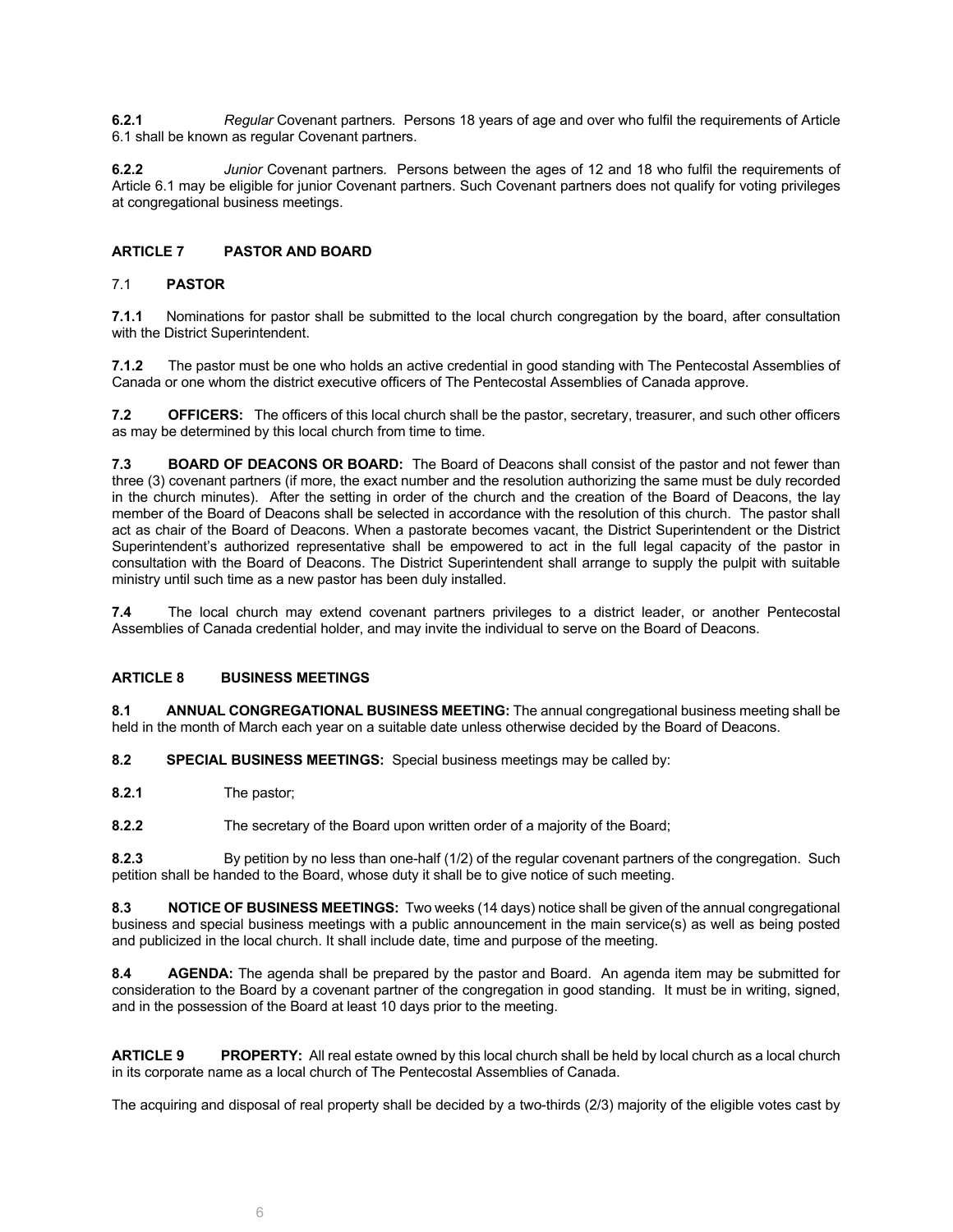Covenant Partner present at a duly called congregational business meeting. Where property is placed in trust with The Pentecostal Assemblies of Canada, a 75 percent majority of eligible votes cast by Covenant Partners present at a duly called congregational business meeting shall be required.

In the matter of disposing of any real property of this local church, this congregation shall be subject to the property regulations in force from time to time in the by-laws of The Pentecostal Assemblies of Canada and the district constitution and by-laws, the applicable provincial laws, and the *Declaration of Trust*, where applicable.

**ARTICLE 10 DEPARTMENTS:** The departments of this local church may be Christian Education, Youth Ministries, Men's Ministries, Women's Ministries, and Children's Ministries. The Board shall have authority to institute such other departments of this local church as deemed necessary from time to time.

**ARTICLE 11 AMENDMENTS:** This constitution may be amended at any annual congregational business meeting of this local church or at any special congregational business meeting duly called for that specific purpose, provided that a copy of the proposed amendment has been presented in writing to the Board and to the District Superintendent at least 30 days before the date of the congregational business meeting, and providing that notice of said proposed amendment shall have been given in the announcements of the said congregational business meeting.

A copy of the proposed amendment or amendments shall be available to any voting Covenant Partners between the time of the announcement and the time of the congregational business meeting on application to the secretary of the Board.

An amendment to be adopted shall require a two-thirds (2/3) majority vote of the Covenant Partners present and voting at the meeting. Such amendment shall not be contrary to the regulations of the General Conference or the *General Constitution and By-Laws* or district constitution and by-laws or *Local Church Constitution and By-Laws* of The Pentecostal Assemblies of Canada, the applicable provincial laws, and the *Declaration of Trust*, where applicable.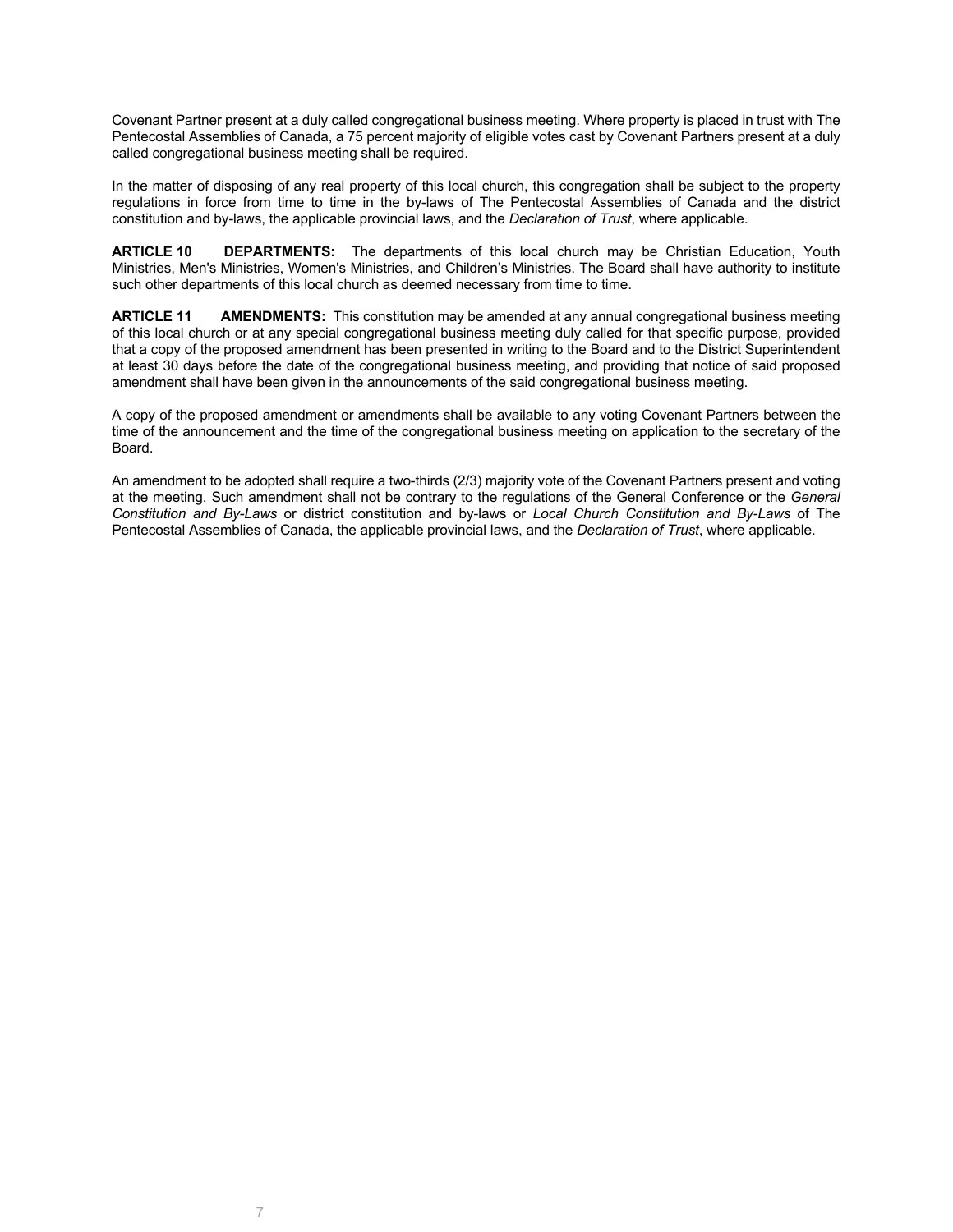# **BY-LAWS**

# **BY-LAW 1 COVENANT PARTNERSHIP**

**1.1 COVENANT PARTNERSHIP COMMITTEE:** A Covenant Partnership committee composed of the pastor and the Board shall receive applications for Covenant Partners, shall make investigation relating thereto as it deems proper, and shall approve for admission into the local church those applicants who meet Covenant Partners requirements.

# 1.2 **PROCEDURE FOR APPLICATION**

**1.2.1** Application for Covenant Partners shall be received on a signed application form whereby the applicant agrees to abide by the provisions of the *Local Church Constitution and By-Laws* including the terms of Covenant Partners as stated in Article 6.1.

**1.2.2** Applicants who have been approved by the Covenant Partnership committee for Covenant Partners in this local church shall be publicly received into the local church (Galatians 2:9) and may receive notification confirming Covenant Partnership. Covenant Partnership may be reviewed annually by the Covenant Partnership committee.

**1.3 TRANSFER:** Covenant Partners who move from another local church and desire to have their Covenant Partnership transferred should request a certificate or letter of transfer from the Covenant Partnership committee of the former local church for presentation to the Covenant Partnership committee of this local church. Covenant Partners who move to another local church shall be given, upon written request, a certificate or letter of transfer by the Covenant Partnership committee of this local church.

**1.4 DISMISSAL OF PARTNERSHIP:** Grounds for dismissal of Covenant Partnership in this local church shall include the following:

# **1.4.1 VOLUNTARY RESIGNATION OF COVENANT PARTNERSHIP**

**1.4.1.1** Voluntary withdrawal from Covenant Partnership in this local church or reception into the Covenant Partnership of another congregation;

**1.4.1.2** Issuance of a transfer letter;

**1.4.1.3** Absence from the regular services of the local church for three (3) consecutive months, upon issuance of a letter from the Covenant Partnership committee noting this voluntary withdrawal.

**1.4.2 DISCIPLINARY DISMISSAL OF COVENANT PARTNERSHIP:** Upon the conclusion of disciplinary procedures according to By-Law 6 of the *Local Church Constitution and By-Laws* which finds a Partner responsible for a failure under the causes of disciplinary action.

# **BY-LAW 2 PASTOR AND BOARD**

# **2.1 PASTOR**

2

**2.1.1 APPOINTMENT AND CALL:** A call shall be extended to a pastor when the pastor receives a two-thirds (2/3) majority of the ballots cast at a meeting duly convened for that purpose. Upon acceptance of the call or confirmation of the appointment, a ministry agreement shall be established.

**2.1.2 DUTIES:** The pastor shall be considered the primary spiritual overseer of the local church and shall, with the board, direct all of its activities. (The pastor shall consult with the board regarding the ongoing health and wholeness of the congregation and to ensure the appropriate ministries and programs are in place to accomplish the same). The pastor shall arrange for all special meetings and events. The pastor shall act as chair of all the business meetings of the local church, and of the board. The pastor shall be, ex officio, a Covenant Partner of all committees and departments. The pastor shall provide for all the services of the local church, and no person shall be invited to speak or preach in the local church without the approval of the pastor (and as provided in *General Constitution and By-Laws* 10.5.5 and 10.5.6). No congregational or board meeting shall be held in the absence of the pastor without the written authorization of the pastor.

**2.1.3 CONCLUSION OF MINISTRY AGREEMENT:** The pastor may conclude their ministry agreement by giving a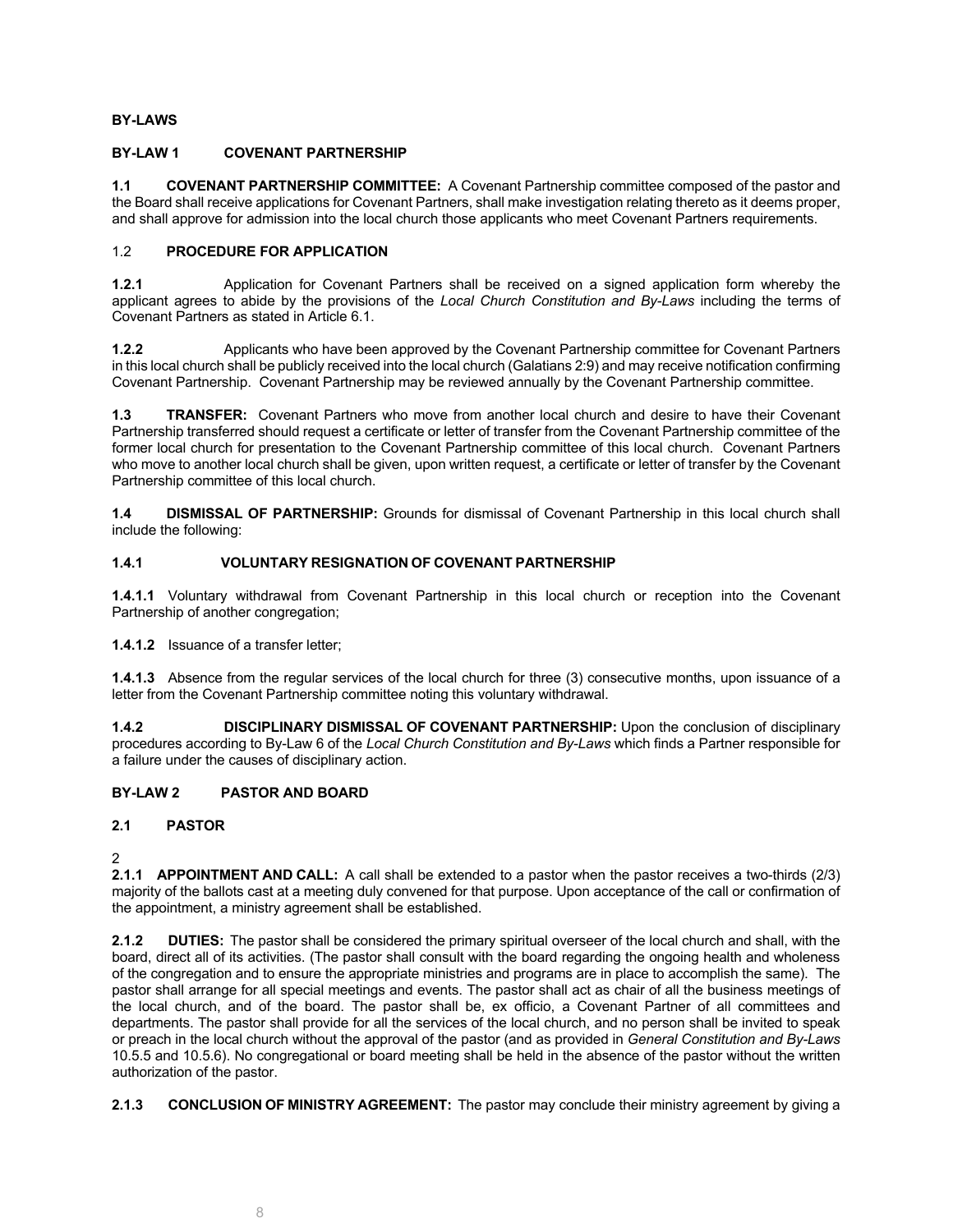minimum of one (1) month written notice to the congregation or to the board by a letter addressed to the secretary of the board of the local church. The pastor must also immediately notify the District Superintendent of this conclusion of ministry agreement.

**2.1.4 VACANCY:** When the pastorate becomes vacant, the District Superintendent or the authorized representatives of the District Superintendent shall be empowered to act in the full legal capacity of the pastor, who shall arrange to supply the pulpit with suitable pulpit ministry until such time as a new pastor has been duly installed.

**2.1.5 EXTENDED ABSENCE:** In the event that the pastor is or may be absent for an extended period due to inability or ineligibility to serve, the District Superintendent or their authorized representative may, in conjunction with the board, assist in arranging for pulpit supply and chair the board.

**2.1.6 PASTOR/CONGREGATION RELATIONSHIP:** When difficulties have arisen between the pastor and the board or congregation which do not involve the credentials of the pastor, but only the position as pastor, and which apparently cannot be resolved at the local level, the pastor, the board or a quorum consisting of not fewer than onethird (1/3) of the regular Covenant Partner of the local church shall have the right to appeal to the district executive for help in resolving the impasse.

The refusal of a pastor to call a meeting of the board shall constitute the board right to appeal to the district executive.

If a satisfactory settlement cannot be reached, the District Superintendent may call a congregational meeting, to be presided over by the District Superintendent or the authorized representative of the District Superintendent.

If the District Superintendent, or their representative, calls for a vote of confidence in the pastor, the roster for the vote shall include only those Covenant Partner who held Partnership 60 days prior to the vote of confidence and shall exclude the pastor and Covenant Partner of the pastoral staff, as identified in the minutes of the Board, and their spouses, who shall not be included in the quorum necessary to have a congregational meeting. The vote shall require a simple majority in support of the pastor, for the pastor to retain the position as pastor. If such is not achieved, the pastor's duties shall be terminated immediately, and the pastor shall be given a minimum of one (1) month salary but not more than three (3) months salary with benefits and the use of the parsonage during that period, or the regular housing allowance if the pastor is not living in the church parsonage. If the pastor has served for a period of a minimum of two (2) years and has failed to receive the required majority in the confidence vote, or has complied with a request from the Board to conclude their ministry agreement, the pastor shall be given a maximum of three (3) months salary with benefits and the use of the parsonage during that period, or the equivalent housing allowance if the pastor is not living in the church parsonage.

**2.1.7 CHARGES INVOLVING CREDENTIALS:** Allegations leading to charges in matters involving the right of a credentialed staff Covenant Partner to hold credentials with The Pentecostal Assemblies of Canada as defined in By-Law 10.6.2 of the *General Constitution and By-Laws* must be made to the district in writing, and properly signed by one who is willing to appear in person and give testimony concerning the charges. Charges brought against a credential holder shall be dealt with according to provisions made in the *General Constitution and By-Laws* of The Pentecostal Assemblies of Canada.

**2.1.8 CHARGES INVOLVING THE** *CRIMINAL CODE* **OF CANADA:** In the event that ministry is restricted by the District Superintendent as a result of a credential holder being charged under the *Criminal Code* of Canada, the credential holder shall continue to receive remuneration for a maximum of three (3) months.

# **2.2 OFFICERS**

**2.2.1 SECRETARY – TREASURER:** The secretary-treasurer shall be capable of performing such clerical duties as this office requires, and shall be appointed annually by the Board, and may be one (1) of its own members. The offices of secretary and treasurer may be filled by the same person, who may or may not be a member of the Board.

**2.2.2 DUTIES – SECRETARY:** The secretary shall be custodian of the records of the various congregational meetings and shall record the same in record books provided for that purpose. The secretary shall preserve the records of the local church and prepare reports as directed by the Board.

**2.2.3 DUTIES – TREASURER:** The treasurer shall be the custodian of the general funds of the local church and shall ensure the deposit of the same in a chartered bank or credit union in the name of the local church, and shall ensure the disbursement of such funds as authorized by the Board. The treasurer shall ensure that an accurate record of accounts is kept, and shall present a financial statement at the annual congregational meeting and at any other time when requested to do so by the Board or the local church congregation. The books shall be reviewed before the annual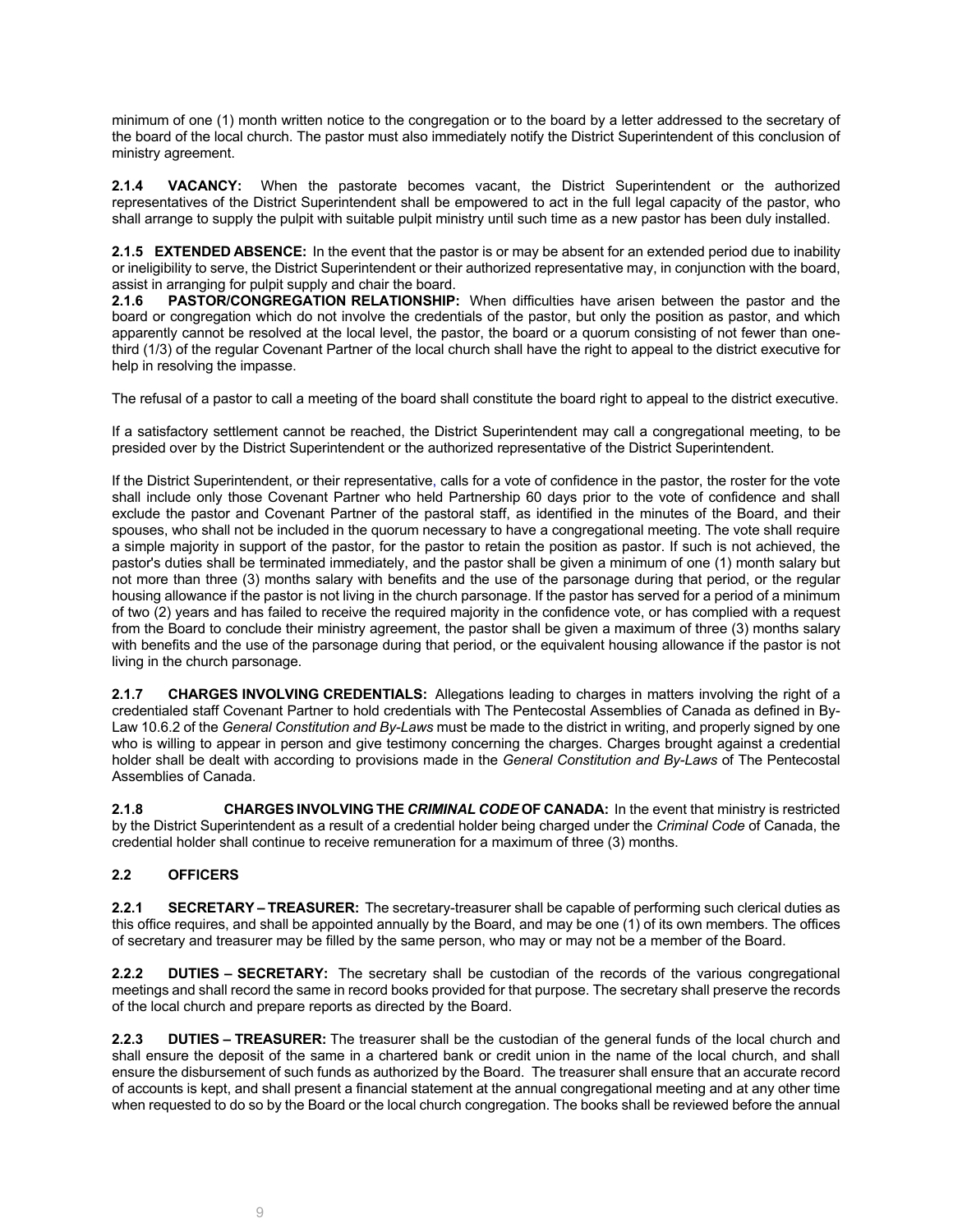congregational meeting by financially qualified individuals appointed by the Board.

**2.2.4 DUTIES - OTHER OFFICERS:** Departmental officers' terms of reference shall be outlined in the departmental constitution, as adopted by this congregation.

# 2.3 **BOARD OF DEACONS**

**2.3.1 QUALIFICATIONS:** The qualifications for service on the Board of Deacons shall be determined and approved in accordance with the policy of this local church, as guided by such scriptural provisions as are cited in Acts 6:3, 1 Timothy 3:8-13, and Titus 1:5-9. The official Board of Deacons shall be comprised of Covenant Partner who are of good report and sound judgment, examples to the congregation in matters of stewardship, church attendance, and spiritual maturity, and seeking constantly, as sanctified vessels, to be filled with the Holy Spirit (Acts 2:4; Ephesians 5:18).

# 2.3.2 **DUTIES**

**2.3.2.1** The Board of Deacons is chosen to serve the church with the pastor in matters pertaining to the operation of the local church. They shall assist in the ministry of its ordinances and shall act in the examination of applications for Covenant Partnership, and also in the administration of the discipline of the local church. They shall appoint a recording secretary from among their Covenant Partners to record the minutes of their meetings.

**2.3.2.2** A majority present in any meeting of the Board of Deacons shall constitute a quorum, provided that all the Covenant Partners have been notified to be present.

**2.3.2.3** It shall be the duty of the Board of Deacons to ensure that an adequate compensation package is provided for the pastor, together with suitable housing facilities. Suitable housing facilities shall be understood to mean an adequate dwelling in good repair, together with utilities such as heat, water, electricity and telephone or financial provision for such services, and a vehicle allowance. An annual salary review shall be made.

**2.3.2.4** A majority of the Board of Deacons shall have the right to ask the pastor to convene an official Board of Deacons meeting.

**2.3.2.5** Where there is need for trustees, the Board of Deacons shall name at least three (3) of its Covenant Partner to act in that capacity.

**2.3.2.6** The Board of Deacons, with the pastor, shall meet regularly for the transaction of routine business for the local church, the time and place to be announced by the pastor

# **2.3.3 ACCOUNTABILITY**

**2.3.3.1 TO THE PASTOR:** To support the pastor in his/her primary responsibility to his/her family; encourage and enable the pastor to a continual growth in leadership through continuing education, development, courses, seminars, and resources; assure administrative excellence in financial reporting, strategic planning, communication, labour relations and other assigned duties; assist in creating and implementing a vision and strategy for the church; assist in the development of that church as a disciple-making, equipping community; ensure a global missions strategy and commitment; respect and understand mutual accountability (Rom. 1:8); and provide covering, care, and nurture for the pastor.

**2.3.3.2 TO OTHER MEMBERS OF BOARD:** Support the Board in their primary responsibility to their family; encourage and enable the Board to a continual growth in leadership through prescribed courses made available through The Pentecostal Assemblies of Canada; assume responsibility for areas of expertise and giftedness to assure administrative excellence in the church; fulfill assigned duties as directed by the Board; assist in creating and implementing a vision and strategy for the church; assist in the development of the church as a disciple-making, equipping community; ensure that adequate resources are available for touching, reaching and discipling the community; ensure a global missions strategy and commitment; respect and understand mutual accountability (Rom. 1:8); and provide covering, care, and nurture for each member of the Board. It is expected that the Board will function in confidentiality and loyalty, and model personal discipleship, which will contribute to the wellbeing, reputation, and respect of the entire Board.

**2.3.3.3 TO THE CONGREGATION:** Model healthy family life and teach family values; ensure that adequate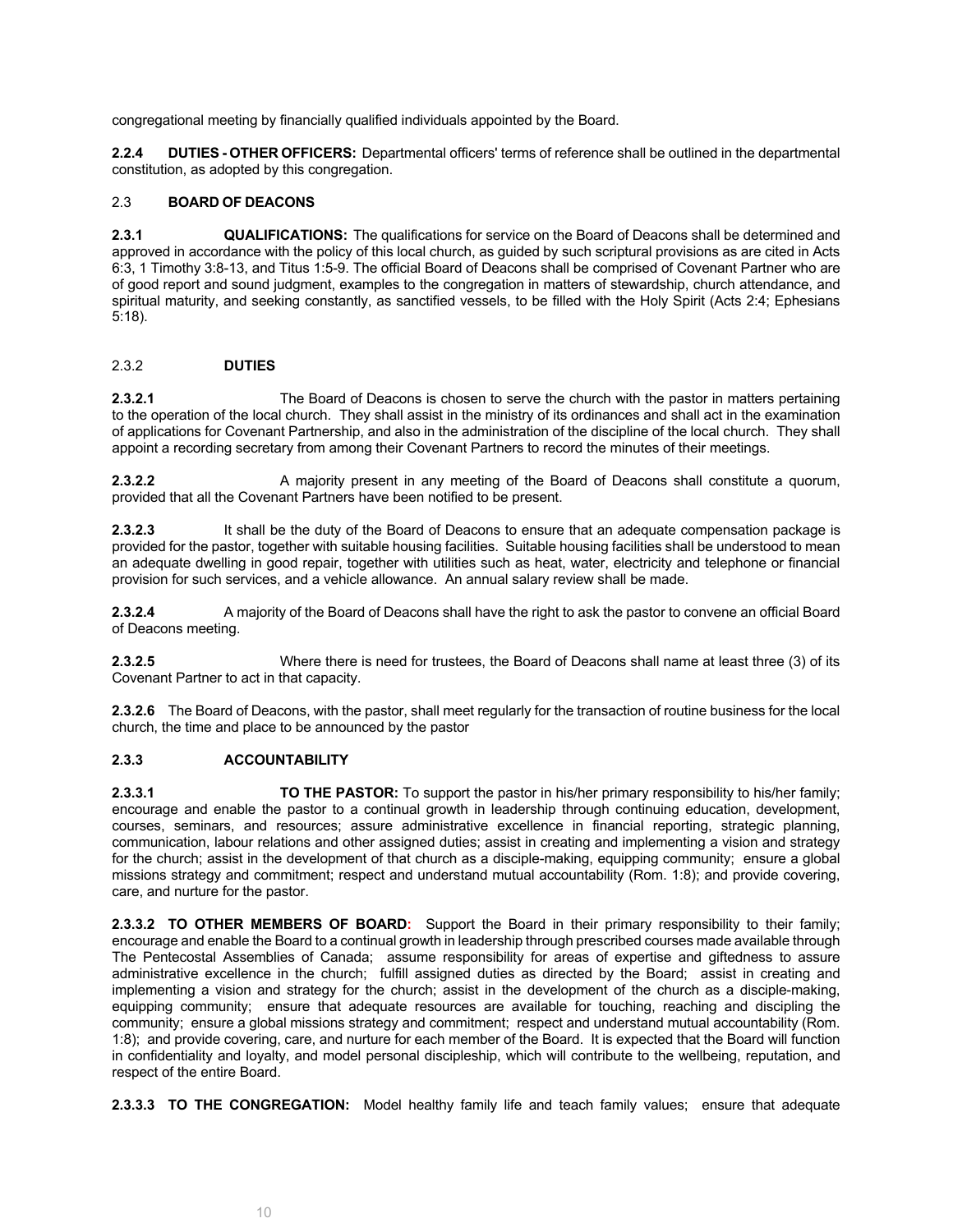resources are available for touching, reaching and discipling the community; ensure clear communication of the vision, strategy and needs to the congregation; ensure that an adequate Covenant Partnership process is in place (including education, ministry, accountability and discipline); assist the congregation in understanding their spiritual responsibility to serve, give, share and be involved; assist the congregation in understanding their responsibility to support the leadership in its vision and direction for the future and health of the church; and assist the congregation to understand its role in, and commitment to, the community, as an agency of grace and spiritual light.

**2.3.3.4 TO THE COMMUNITY:** Understand their role of modeling Christian values of grace, love and acceptance to the community; raising church awareness of the community's needs, and the responsibility of the church to the community; to pray for and encourage the leadership of the community; and uphold and communicate justice and truth

#### in the community.<br>2.3.4 **TERM OF** 2.3.4 **TERM OF OFFICE**

**2.3.4.1** The term of office of all lay Covenant Partner of the Board shall be for either one, two or three years, as determined by the local congregation. After a Covenant Partner has served for six consecutive years, the Covenant Partner will not be considered eligible to serve on the Board for a period of one (1) year.

**2.3.4.2** Termination of Covenant Partnership on the Board shall occur if any Board member, during the term of office, shall resign, move away, and cease to be a Covenant Partners of the congregation or be disqualified according to By-Law 1.4 of these by-laws. Provision is hereby made for the remaining members of the Board to appoint a successor until the next annual meeting.

# 2.3.5 **CONFLICT OF INTEREST**

**2.3.5.1** Board members shall not place themselves in a position where there is conflict of interest between their duties as Board members and personal interests. Every Board member who is in any way directly or indirectly interested in, or may become interested in, an existing or proposed contract, transaction, or arrangement with the church or who otherwise has a conflict of interest by virtue of involvement of a family member or the involvement of an employer, partner, business associate, or a corporation that the member is involved with as either a director, shareholder, officer, employee, or agent, then such Board member shall declare a conflict of interest fully at a meeting of the board and withdraw from any discussion or vote.

**2.3.5.2** The pastor, who serves as a member of the Board, or any member of the pastoral staff, shall absent himself/herself from a Board meeting when salary and allowance review is being considered.

# **BY-LAW 3 SELECTION OF BOARD AND BUSINESS MEETINGS**

# *OPTION ONE – ELECTED*

# **3.1 NOMINATIONS**

**3.1.1** The nominating committee shall be comprised of the pastor and Board or a committee appointed by the Board, which shall be constituted of the pastor, one (1) Board member and three (3) non- Board members.

**3.1.2** The nominating committee, after its appointment, shall invite submissions from Covenant Partners of the congregation, until 14 days prior to the annual congregational business meeting, or a longer period as approved by resolution of the Covenant Partnership and recorded in minutes of the congregation. The submissions shall be in writing, signed by the local church Covenant Partners, and submitted without the knowledge of the person.

**3.1.3** It shall be the duty of the nominating committee to receive submissions for each office to be filled and, after determining if such individuals are qualified and willing to serve, shall present a slate of nominees for consideration at the congregational business meeting.

**3.1.4** The Covenant Partnership may empower a nominating committee to set aside the submission process and agree on the names of Covenant Partners who are qualified and willing to serve on the leadership team. Such names shall be presented as the slate of nominees for consideration at the congregational meeting.

**3.2 VOTING:** All the elected officers of this local church, except the pastor, shall be declared elected upon receiving more than 50 percent of all votes cast for the office at the annual congregational business meeting. If the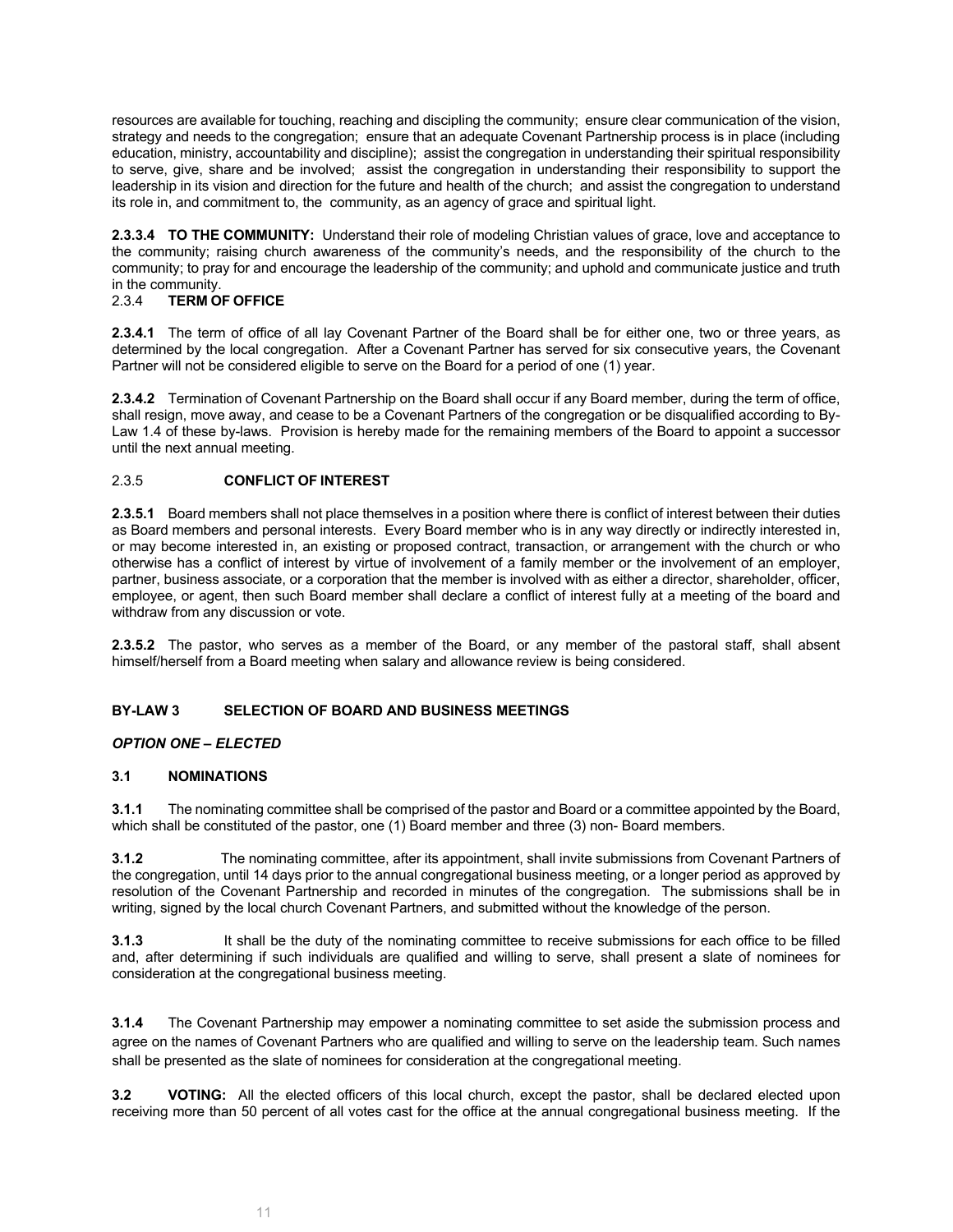candidate is not elected on the first ballot, voting shall continue until an election is declared. If no election is declared as a result of the second election ballot, the name receiving the lowest number of votes shall be eliminated on each succeeding ballot.

When the church congregation is voting on business matters, a definite voting bar shall be made between those who are entitled to vote and those who are not so entitled. A Covenant Partners of the congregation wishing to challenge the right of another to vote may do so. In the event of such a challenge, a majority vote of the congregation shall decide.

**3.3 APPOINTED OFFICES:** It shall be the duty of the newly elected Board member to fill all appointed offices for the ensuing year without delay.

**3.4 ORDER OF BUSINESS:** The regular order of business for the annual congregational business meeting of this local church shall be determined by the pastor and Board which may include such items as:

- Devotional
- Reading of previous minutes by the secretary
- Report of treasurer
- Report of committees
- Unfinished business
- Selection of officers
- **New business**
- **Adjournment**

**3.5 QUORUM:** Twenty-five (25) percent of the voting Covenant Partners shall be required to constitute a quorum. Those Covenant Partners who by reasons of health are unable to regularly attend church meetings may be omitted from the quorum calculation.

**3.6 PARLIAMENTARY ORDER:** In order to expedite congregational business meetings this local church shall be governed by the spirit of Christian love and fellowship and by the accepted rules of parliamentary procedure as outlined in *Robert's Rules of Order*, or *Code Morin*.

**BY-LAW 4 DEPARTMENTS:** All departments of this local church shall be responsible to the pastor and the Board, and shall present annual reports to the annual congregational business meeting.

# **BY-LAW 5 MEETINGS**

**5.1 REGULAR CHURCH SERVICES:** The time and place of the regular church services shall be determined by the Board and the pastor.

**5.2** No Covenant Partner or any number of Covenant Partners shall call any private, secret, business or devotional meetings without the knowledge and consent of the Board and the pastor.

# **BY-LAW 6 DISCIPLINE AND RESTORATION**

**6.1 NATURE AND PURPOSES OF DISCIPLINE:** Discipline is an exercise of scriptural authority for which the local church is responsible. The aims of discipline are that God may be honoured, that the purity and welfare of the local church may be maintained, and that those under discipline may be brought to repentance and restoration.

Discipline is to be administered for the restoration of local church Covenant Partners, while fully providing for the protection and advancement of the spiritual welfare of our local churches. It is to be redemptive in nature as well as corrective, and is to be exercised as under a dispensation of both justice and mercy. The following shall be proceeded with only after all other avenues of Christian counsel and brotherly admonition have been attempted.

**6.2 CAUSES OF DISCIPLINARY ACTION:** Any proven act or conduct which, in the opinion of the Board, after a full investigation of the evidence may be determined to be in contradiction of the actions and principles as stated in Article 6.1 of the *Local Church Constitution and By-Laws* may give just cause for disciplinary action by the Board. Without limiting the generality of the foregoing, among such causes for action shall be:

**6.2.1** Any moral failure involving sexual misconduct or sexual deviation (including, but not limited to adultery, homosexuality, incest, sexual assault, pornography and improper contact with the opposite sex).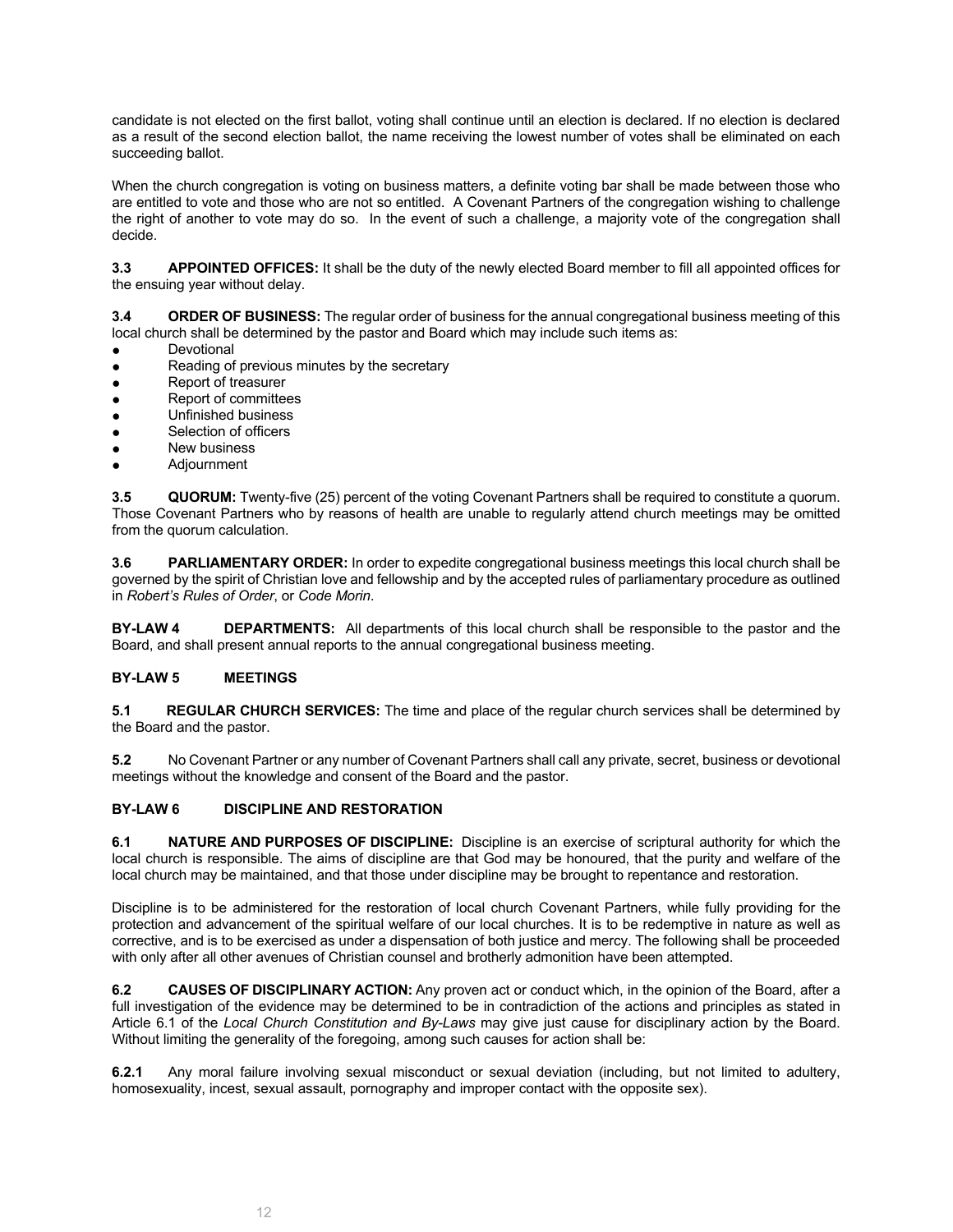**6.2.2** Any moral or ethical failure other than sexual misconduct or any conduct unbecoming to a local church Covenant Partners (including, but not limited to deception, fraud, theft and assault).

**6.2.3** Any act or action of a local church Covenant Partners, which is the cause of serious discord or dissension, with or without malicious intent (Romans 16:17, 18; Proverbs 6:19).

**6.2.4** The propagation of doctrines and practices contrary to those set forth in the *Statement of Fundamental and Essential Truths* of The Pentecostal Assemblies of Canada.

# **6.3 INITIATIVE**

**6.3.1 AUTHORITY:** Occasions sometimes arise which make it necessary to deal with local church Covenant Partners who have reached the place where, in the opinion of the Board, endorsement can no longer be given. The Board, which has the authority to approve church Covenant Partnership, also has the right to withdraw their approval and to dismiss church Covenant Partnership.

**6.3.2 BOARD RESPONSIBILITY:** The Board is responsible to deal with allegations of misconduct according to the *Local Church Constitution and By-Laws*.

In the event that the Board finds itself compromised in any manner, or appearing to lack impartiality, it shall have the right to appoint a substitute committee to hear charges against a church Covenant Partner.

**6.3.3 STATEMENT OF CONDUCT:** Should a local church Covenant Partner admit to, or confess to a wrongdoing or misconduct to the board, such as should require disciplinary action, then the Board shall exercise discretion as to the appropriate form of discipline.

**6.3.4 REPORTS, RUMOURS OR COMPLAINTS:** Should there be reports, rumours or complaints, written or unwritten, which appear to be persistent, serious, becoming publicly known and posing a detriment to the testimony of the individual or church, then the pastor shall use their judgment to discuss the matter with the Covenant Partner being accused, always in the presence of a member of the Board. The pastor and Board member shall exercise their discretion as to whether or not to commence an official investigation.

**6.3.5 INVESTIGATION OF REPORTS OR COMPLAINTS OF ALLEGED VIOLATIONS:** Written and signed allegations involving a local church Covenant Partner as referenced in By-Law 6.2, shall be investigated. The pastor shall appoint two (2) members of the Board to investigate the allegation, having in mind that it is their responsibility to safeguard the Covenant Partners, the local church and the fellowship. This shall be done to determine the credibility of the allegation.

**6.3.5.1** Signed written allegations shall be filed with the Pastor and/or a member of the Board, by the complainant(s) describing the alleged violations.

**6.3.5.2** The persons making the allegation shall be interviewed in order to ascertain the facts in the case and the reasons underlying the allegation.

**6.3.5.3** The accused local church Covenant Partners shall be given an opportunity to be interviewed to discuss the allegation.

**6.3.5.4** Should a local church Covenant Partners, when presented with the allegations, acknowledge a wrongdoing that requires disciplinary action, then the Pastor or the Pastor's designate shall report the acknowledgment of wrongdoing to the Board who shall initiate appropriate disciplinary action and a restoration program.

**6.3.5.5** Should the local church Covenant Partners deny the allegations made, the investigators shall determine if the evidence merits a disciplinary hearing.

**6.3.5.6** Where an accused local church Covenant Partners serves in a leadership capacity in the local church, such ministry may be restricted during the investigation at the discretion of the Pastor.

# **6.3.6 LEGAL CHARGES**

**6.3.6.1** Where a local church Covenant Partners has been legally charged under the *Criminal Code* of Canada: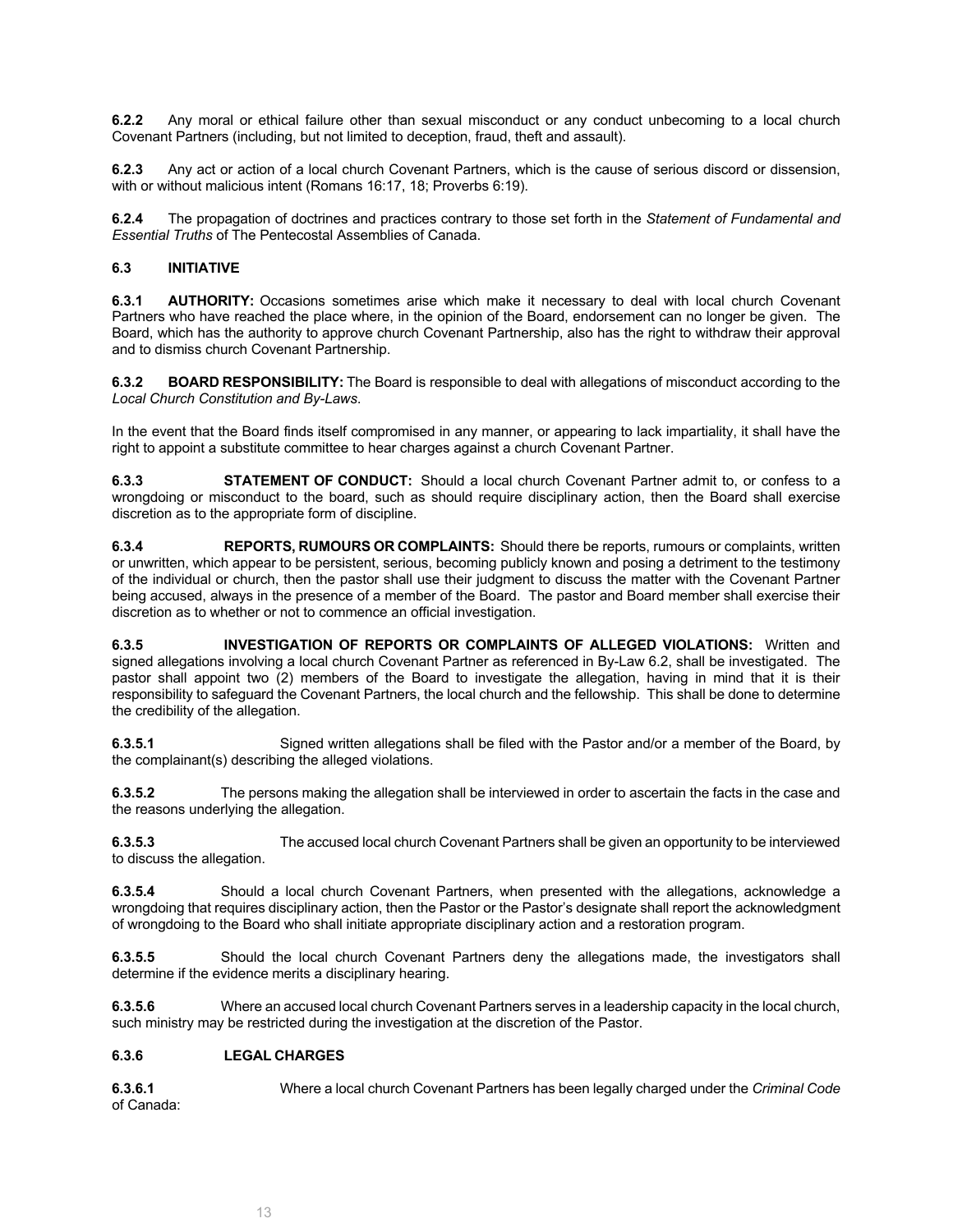**6.3.6.1.1**No disciplinary procedures will be followed until the legal proceedings, including appeal, have run their course.

**6.3.6.1.2**Continuing involvement in the local church leadership may be subject to restriction during the time of the legal proceedings at the discretion of the Board.

**6.3.6.1.3**A guilty verdict of a local church Covenant Partners following the legal proceedings, including appeal, shall automatically precipitate disciplinary procedures by the Board.

**6.3.6.1.4**Local church Covenant Partners may be eligible for participation in a restoration program upon request for reconciliation.

**6.3.6.2** Should the allegations against the local church Covenant Partners be one of a violation which is required by law to be reported (including, but not limited to, offences against minors), the Board shall report the accused to the appropriate legal authorities and delay their own investigation, until the appropriate legal authorities have opportunity to investigate.

**6.3.7 PREPARATION AND FILING OF CHARGES:** Allegations shall only be investigated when they have been made in writing, dated and signed by the complainant.

If, after due investigation, it is determined by the investigators that a disciplinary hearing should occur, charges should be filed with the Board.

The person against whom charges have been filed shall be informed in writing of the charges made according to By-Law 6.2, including a signed copy of the charges; either by registered mail or hand delivered to the individual on behalf of the investigating committee at least 15 days before being called to appear before the Board for a disciplinary hearing. The hearing shall take place within 40 days of formal charges being delivered to the local church Covenant Partners, or the entire proceeding shall be rescinded. A copy of the charges shall be sent to the District Superintendent.

The local church Covenant Partners must confirm attendance at the disciplinary hearing no later than seven (7) days prior to the date established for the disciplinary hearing. Failure to confirm or appear at the disciplinary hearing may constitute voluntary withdrawal from Covenant Partnership. A hearing may proceed as outlined in By-Law 6.3.9.

The said local church Covenant Partners may be relieved immediately from local church involvement upon being notified of the charges.

# **6.3.8 DISPOSITION OF ALLEGATIONS**

**6.3.8.1** If written allegations are made and signed, but the investigators conclude under the guidelines of the *Local Church Constitution and By-Laws* that no reason exists for a hearing, then the matter shall be dropped.

**6.3.8.2** The pastor, or the pastor's appointee, may seek to counsel all parties involved and to bring to an end any continuation of rumours or conflicts related to the matter.

**6.3.8.3** The complainant shall be informed in writing that the investigation has been concluded and the allegations dismissed.

**6.3.8.4** There shall be no record of the investigation kept.

**6.3.8.5** The church Covenant Partners shall be informed in writing that the investigation of the allegations has concluded and no charges have been laid.

**6.3.9 DISCIPLINARY HEARING:** In the event the investigators find the charges merit a hearing they shall request the pastor to arrange for a disciplinary hearing by the Board for the accused local church Covenant Partner. The local church Covenant Partner shall be requested to appear at the hearing.

To ensure the ability of the hearing committee to render an impartial judgment, no member of the Board of the local church may sit on the hearing committee when they have been party to the details of the investigation or any event or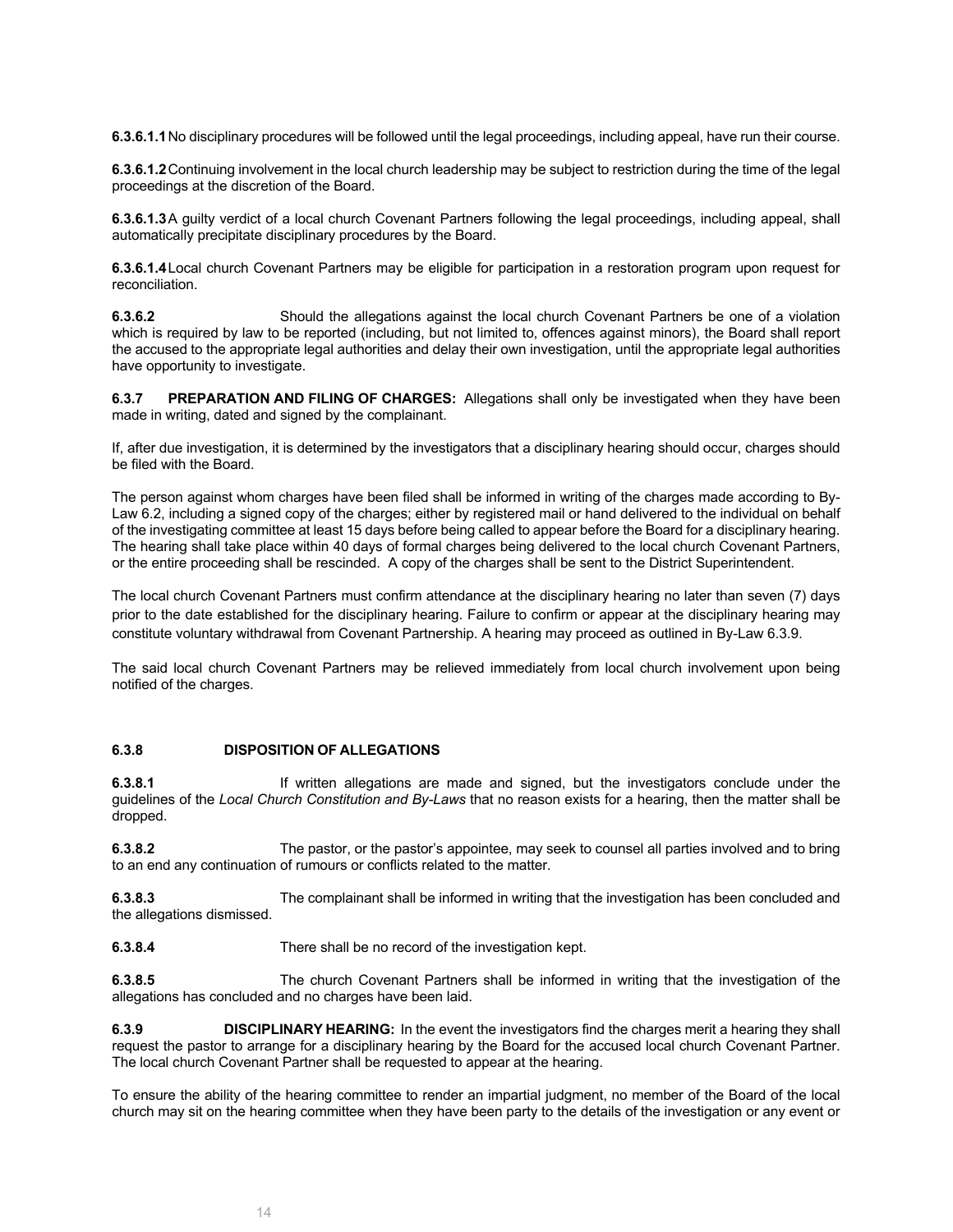incident related to the alleged offence.

The pastor may attend the hearing as an observer but shall not participate nor be present when a vote is taken in the decision as to guilt or innocence. The role of the pastor is to be redemptive to all parties involved.

If the accused local church Covenant Partners refuses to appear at the hearing to offer a defence, the hearing may proceed and the accused Covenant Partners may be disciplined if found guilty of the charges preferred.

**6.3.9.1 CHAIR:** A Covenant Partner of the hearing committee shall be appointed by the pastor to serve as chair.

The chair of the hearing committee along with the pastor shall prepare an agenda and arrange for all matters of the hearing.

The chair shall appoint a recording secretary from the Covenant Partnership of the hearing committee.

# **6.3.9.2 ROLE OF INVESTIGATORS**

**6.3.9.2.1** The investigators shall bring a report to the hearing and offer evidence as discovered during the investigation procedures.

**6.3.9.2.2** They shall not participate nor be present when a vote is taken in the decision as to guilt or innocence.

**6.3.9.2.3** No evidence or comment regarding the evidence shall be given by the investigators or accusers in the absence of the accused local church Covenant Partners, unless the accused local church Covenant Partners has failed to, or has refused to, appear at the hearing.

**6.3.9.3 LOCAL CHURCH COVENANT PARTNER'S SUPPORT:** The accused local church Covenant Partners shall have the right to have a Covenant Partners of this local church present for support but not as an active participant in the hearing process. The supporting person may be the spouse of the accused local church Covenant Partners.

Legal counsel shall not be present for either side at the hearing.

**6.3.9.4** The agenda and proceedings shall provide sufficient opportunity for the complainant and complainee to speak, offer evidence, cross examine, present witnesses, and to make a summation statement. It will be the role of the hearing committee to question and make inquiry of the participants and to seek to have all the facts, evidence and testimony duly presented and examined to ensure an objective decision.

**6.3.9.5** The verdict shall be made by secret ballot in the absence of investigators, the complainant and the supporting Covenant Partners if present and the complainee. A two-thirds (2/3) majority vote shall be required to determine guilt.

**6.3.9.6** If it has been determined that guilt has been established, discipline shall be administered prayerfully and in the fear of God, in accordance with the Scriptures and as set forth in the *Local Church Constitution and By-Laws*.

# **6.3.9.7 ANNOUNCEMENT OF THE VERDICT**

**6.3.9.7.1** The verdict shall be communicated to the pastor and placed in the minutes of the Board. If the verdict is one of guilt, then the minutes of the hearing and any other relevant documents shall be maintained in a confidential file until the disciplinary process has been completed.

**6.3.9.7.2** The pastor shall communicate the verdict in writing to the local church Covenant Partner and the complainant within five (5) days of the decision of the hearing committee.

**6.3.9.7.3** If a guilty verdict is reached, the local church Covenant Partner shall be informed in writing of the right and process of appeal.

**6.3.9.7.4** If the verdict is one of not guilty, then no record of the hearing shall be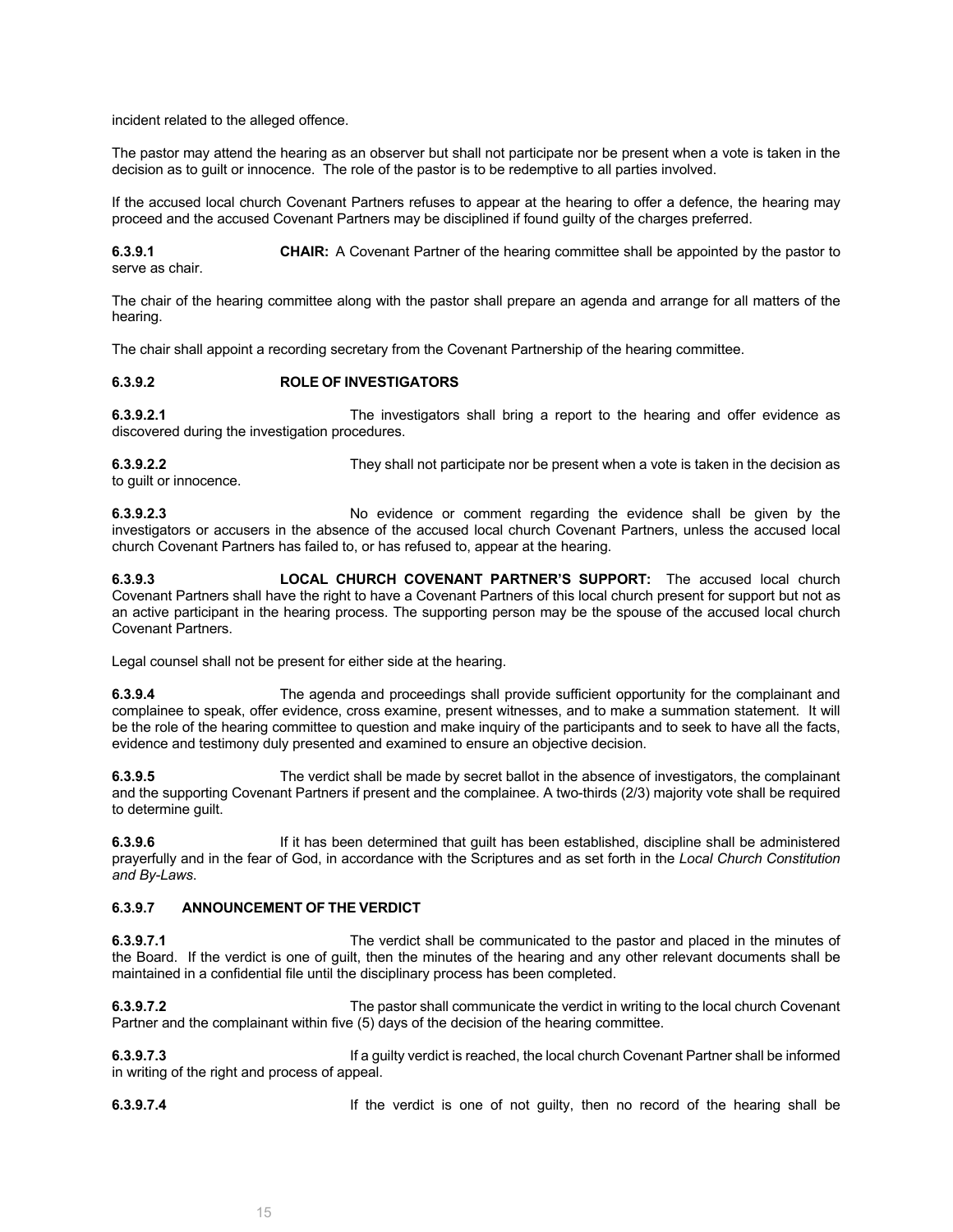## maintained.

**6.3.10 DISCIPLINE:** A local church Covenant Partner who has been found guilty of violating or who has confessed in writing to having violated any of the principles set forth in the *Local Church Constitution and By-Laws*, shall be subject to disciplinary action by the Board. Said discipline shall be administered in brotherly love and kindness. The Board shall weigh decisions on the basis of the offence itself.

A local church Covenant Partner who has confessed to, or been found guilty of, the charges may have their Covenant Partnership placed on probation, or suspended.

A local church Covenant Partner who refuses to enter the restoration program and does not complete the same shall have their Covenant Partnership dismissed.

**6.3.11 RIGHT OF APPEAL:** The local church Covenant Partner shall have the right of appeal. The purpose of the appeal is to examine the process and the judgment rendered.

Any appeal of the decision by the hearing committee must be made in writing within 30 days of receiving the decision of the committee to the secretary of the Board. The Board shall request the District Superintendent to appoint a committee to hear the appeal.

The appeal will be heard within 60 days of receiving the request for an appeal in writing.

The accused person will be present at this appeal, but if the accused person neglects or refuses to attend the hearing, it may proceed in the absence of the accused person. The decision of this appeal committee will be final.

The decision of the appeal committee will be communicated in writing to the church Covenant Partner by the chair of the appeal committee within five (5) days of the appeal hearing.

Legal counsel shall not be present for either side at the appeal hearing, nor in any other investigative or disciplinary hearing provided for in these by-laws.

If the church Covenant Partner has chosen to not attend the hearing, then the Covenant Partner will not be eligible to appeal the decision that has been rendered.

**6.3.12 RESTORATION:** In the event a local church Covenant Partner who has been found guilty of offence shows repentance and indicates a desire for continued fellowship with the local church, the Board shall determine an appropriate restoration program, which would have in view the completion of a suspension period or the reinstatement of Covenant Partnership as applicable.

The program of restoration shall be administered in brotherly love and kindness.

The restoration program may include limitations of ministry involvement during the term of restoration.

**6.3.13 REINSTATEMENT OF COVENANT PARTNER:** Persons who have had their Covenant Partnership suspended and have successfully completed the restoration program may apply for reinstatement of Covenant Partnership by communicating their request to the secretary of the Board.

**6.3.14 WAIVER OF CLAIM:** Notwithstanding the provisions hereinbefore contained, certificates of Covenant Partnership of this local church shall be issued upon the condition that suspension of the Covenant Partner and withdrawal of the certificate of Covenant Partnership in the manner herein provided shall not give the suspended Covenant Partner cause for legal action against the pastor or any Covenant Partner taking part in the suspension proceedings; and the acceptance of the certificate of Covenant Partnership or fellowship in this local church shall be evidence of a waiver by the Covenant Partner of all rights of action, causes of action, and all claims and demands against the local church or any Covenant Partner or officer of The Pentecostal Assemblies of Canada by virtue of suspension proceedings and withdrawal of the certificate of Covenant Partnership or fellowship in this local church under the foregoing provision.

# **BY-LAW 7 RESPONSIBILITIES AND PRIVILEGES OF AFFILIATION**

**7.1** Accepting our responsibility under the great commission of the Lord Jesus Christ, as stated in Matthew 28 and Mark 16, this local church shall support the missionary program and policy of The Pentecostal Assemblies of Canada, and shall take one (1) missionary offering each month for this purpose.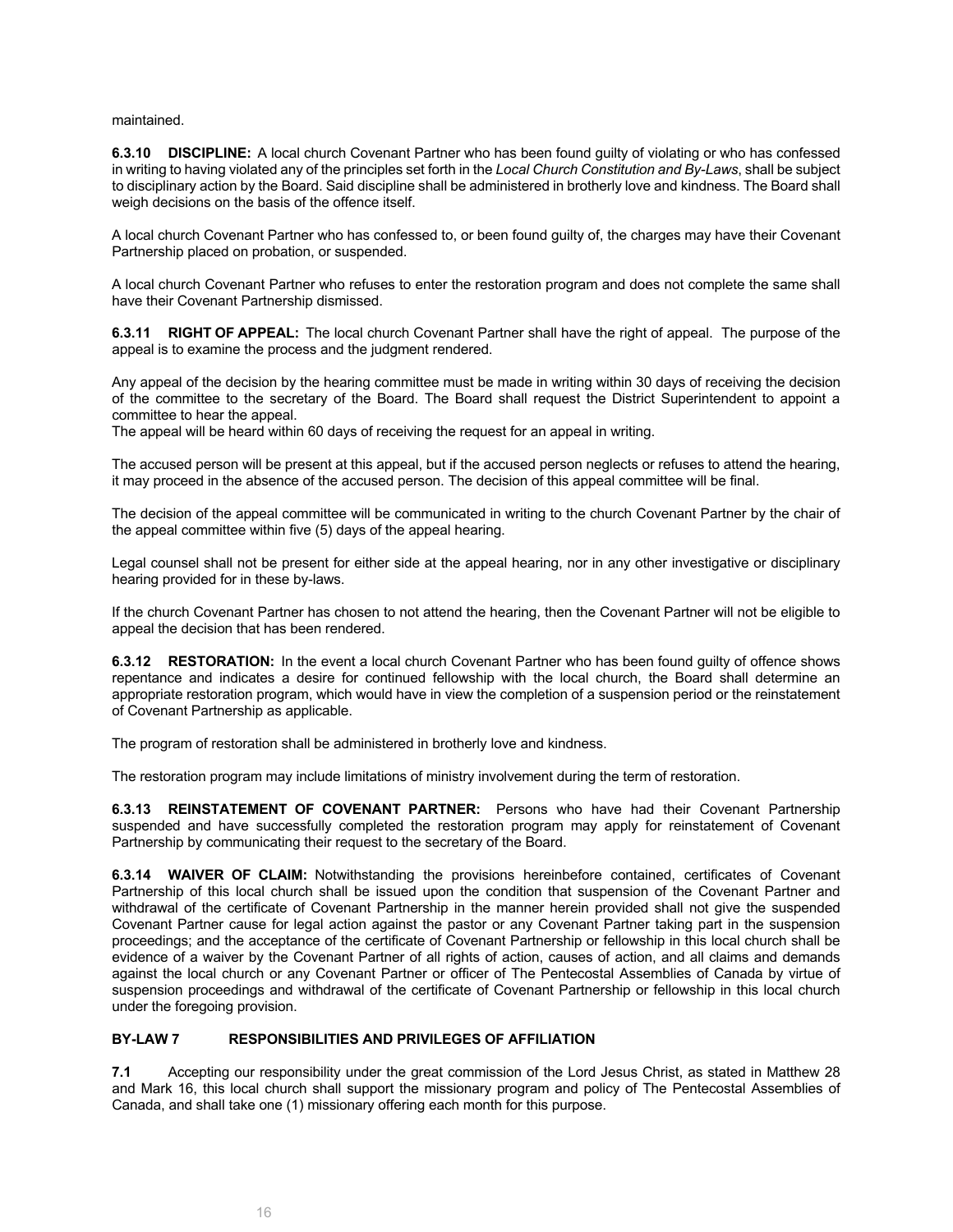**7.2** Recognizing the responsibility of this local church to adequately provide for those who are employed in pastoral and staff services to this local church, including adequate provision for current ministry and future retirement support; and recognizing that The Pension Fund (1969) of The Pentecostal Assemblies of Canada exists to serve retired ministers, missionaries, and employees of local church, as an affiliated local church, the Board shall ensure that each credentialed pastor and qualifying local church employee shall regularly participate in a retirement income plan such as The Pension Fund (1969) of The Pentecostal Assemblies of Canada, and the local church shall match the contributions of its employees in accordance with Canadian pension legislation and regulations.

**7.3** Recognizing the important services rendered to this congregation by the international and district offices of The Pentecostal Assemblies of Canada, this local church shall support the ministry and fellowship services of the international and district offices, the international missions objectives of The Pentecostal Assemblies of Canada, The Pentecostal Assemblies of Canada Bible college serving this district, and other responsibilities as may be determined by the General Conference of The Pentecostal Assemblies of Canada.

This shall be done in accordance with the General Conference resolution that each local church forward an amount equal to ten (10) percent of its general fund offerings (does not include missionary offerings, building fund, or any other special fund) to the district office at regular intervals to support the ministry and fellowship services. The district office will forward ten (10) percent from these funds to the International Office for ministry and fellowship services.

**7.4** This local church assumes the responsibilities of paying the moving expenses of an incoming pastor and the elected pastor's expenses incidental to attending the district conference and to any district-sponsored convention held for the benefit of its ministers.

# **7.5 FINANCES**

**7.5.1** This local church, prior to the making of application for loan from any source or incurring indebtedness on a purchase plan or otherwise when repayment is not to be made in full within 12 months of the date of the intended loan or where the intended indebtedness, together with all other indebtedness of the said local church, in the aggregate will exceed ten (10) percent of the total amount of the previous year's gross revenues, then the local church shall consult with and obtain the approval of the district executive before proceeding with the requirements of By-Law 7.5.2 hereof.

**7.5.2** This local church shall then obtain the approval of its congregation to the proposed action by resolution, passed at a duly called special or regular annual congregational business meeting.

**7.5.3** If the property title of the local church is held in trust by The Pentecostal Assemblies of Canada, according to the terms of the *Declaration of Trust*, the local church may be eligible to negotiate a Pension Fund mortgage with the International Office or receive investment funds from the district office. Exceptions may be made when deemed appropriate.

A district office shall have the option of lodging a lien with the International Office where the title is being held or when registering a mortgage in the regional land titles office on the title of the local church for the amount of money invested in the local church by the district office. In the event a lien is lodged against the said property at the International Office, the executive officers who have the constitutional right to bind the corporation shall provide a written undertaking to the district office that the title of the said local church shall not be released without the written consent of the district office.

**7.6** The district executive has the privilege to create policies which will allow local churches to request care and intervention from time to time.

**BY-LAW 8 AMENDMENTS:** These by-laws may be amended at any annual congregational business meeting of this local church or any special congregational business meeting duly called for that specific purpose, provided that a copy of the proposed amendment has been presented in writing to the Board and to the District Superintendent at least 30 days before the date of the business meeting, and providing that notice of said proposed amendment shall have been given in the announcements of the said business meeting.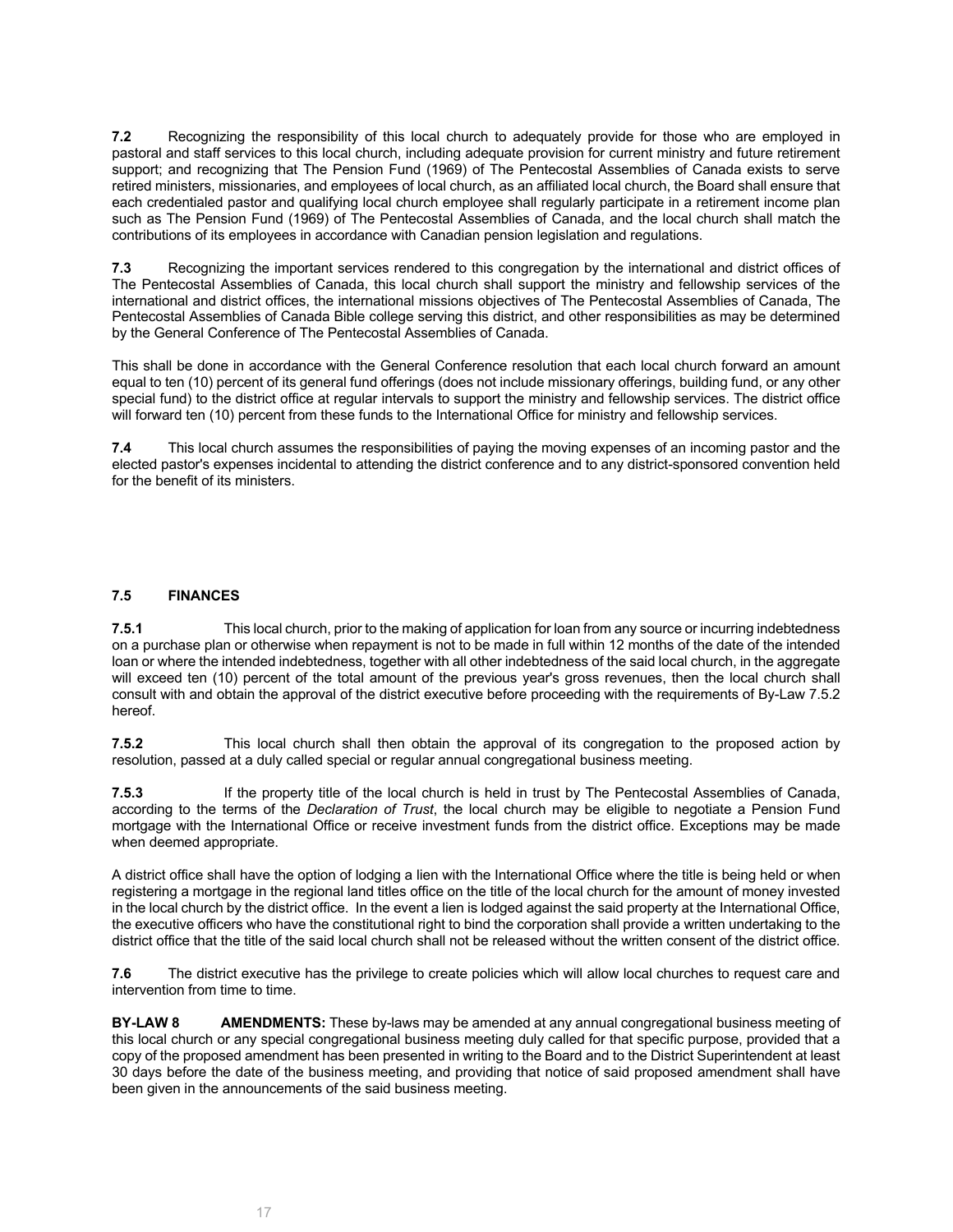A copy of the proposed amendment or amendments shall be available to any voting Covenant Partner between the time of announcement and the time of the congregational business meeting on application to the secretary of the Covenant Partners.

An amendment to be adopted shall require a two-thirds (2/3) majority vote. Such amendment shall not be contrary to the regulations of the General Conference or *General Constitution and By-Laws* or district constitution and by-laws or *Local Church Constitution and By-Laws* of The Pentecostal Assemblies of Canada, or contrary to the *Declaration of Trust*, where applicable.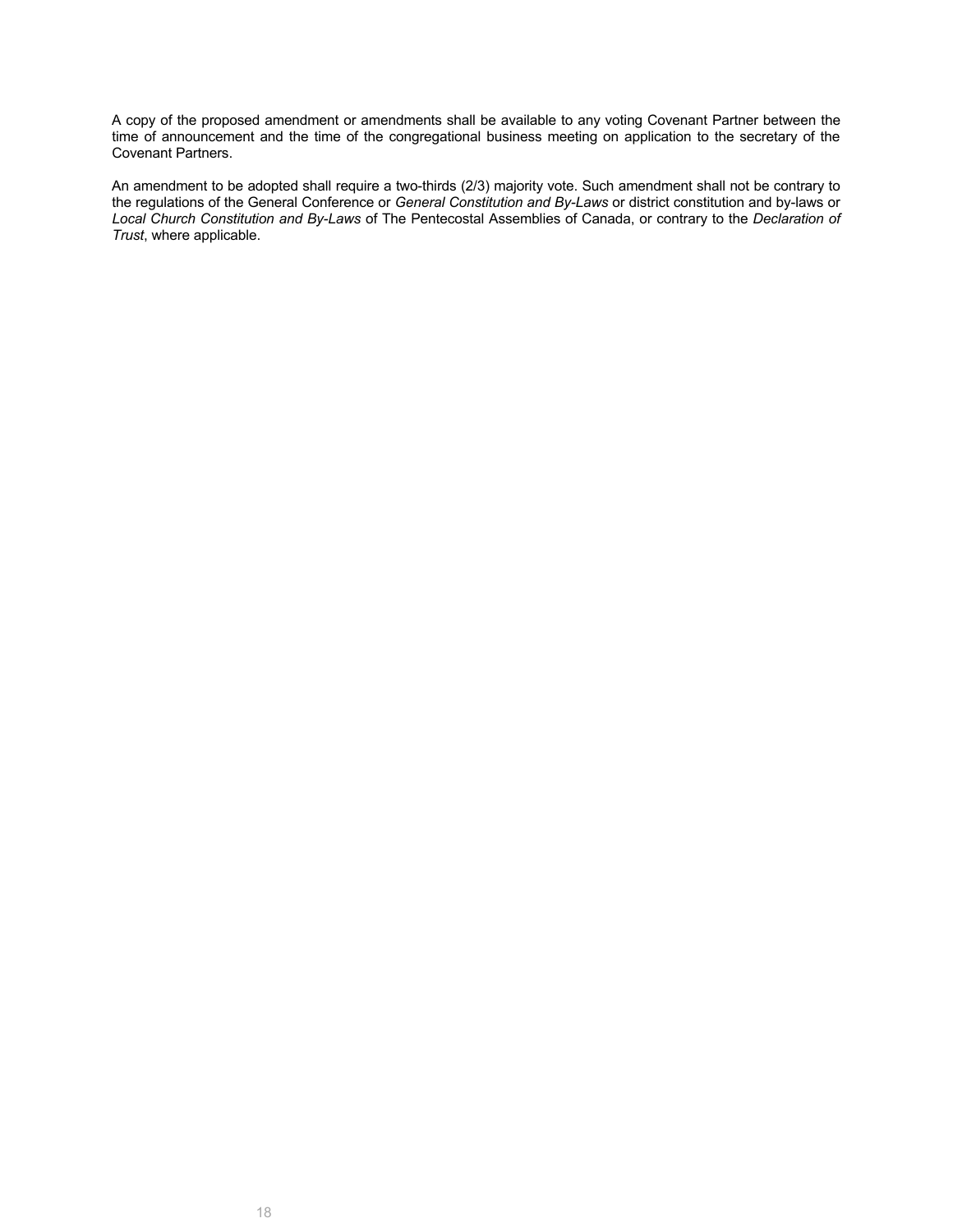# **STATEMENT OF FUNDAMENTAL AND ESSENTIAL TRUTHS**

#### **Article 5 of the** *General Constitution and By-Laws* **Amended by General Conference, 2014**

#### **ARTICLE 5 STATEMENT OF FUNDAMENTAL AND ESSENTIAL TRUTHS**

#### **PREAMBLE**

The Pentecostal Assemblies of Canada stands firmly in the mainstream of historical Christianity. It takes the Bible as its all-sufficient source of faith and practice, and subscribes to the historic creeds of the universal church. In common with historical, evangelical Christianity, it emphasizes Christ as Saviour and coming King. It also presents Christ as Healer, and it adopts the distinctive position that speaking in tongues is the initial evidence when Christ baptizes in the Holy Spirit. (See Article 5.6.3)

#### 5.1 **HOLY SCRIPTURES**

All Scripture is given by inspiration of God<sup>1</sup> by which we understand the whole Bible to be inspired in the sense that holy men of God were moved by the Holy Spirit to write the very words of Scripture.<sup>2</sup> Divine inspiration extends equally and fully to all parts of the original writings. The whole Bible in the original is, therefore, without error and, as such, is infallible, absolutely supreme and sufficient in authority in all matters of faith and practice. $3$ 

The Bible does not simply contain the Word of God, but is, in reality, the complete revelation and very Word of God inspired by the Holy Spirit. Christian believers today receive spiritual illumination to enable them to understand the Scriptures, $4$  but God does not grant new revelations that are contrary or additional to inspired biblical truth.<sup>5</sup>

# 5.2 **THE GODHEAD**

The Godhead exists eternally in three persons: the Father, the Son, and the Holy Spirit. These three are one God, having the same nature and attributes and are worthy of the same homage, confidence, and obedience.<sup>6</sup>

#### 5.2.1 **THE FATHER**

The Father exists eternally as the Creator of heaven and earth, the Giver of the Law, to whom all things will be subjected, so that He may be all in all.<sup>7</sup>

#### 5.2.2 **THE SON**

The Lord Jesus Christ, the eternal and only begotten Son of the Father, is true God and true man.<sup>8</sup> He was conceived of the Holy Spirit, born of the Virgin Mary,<sup>9</sup> and by His sinless life, miracles and teaching, gave full revelation of the Father.<sup>10</sup>

1 2 Tim. 3: 16, 17

2 2 Pet. 1: 20,21

3 Psa. 119:160; Matt. 5:17,18

- 4 1 Cor. 2:12-14
- 5 Prov. 30:5,6
- 6 Matt. 3:16,17; 28:19; 2 Cor. 13:14
- 7 Gen. 1:1; 1 Cor. 15:28
- 8 John 1:1,14; 10:30,17; Phil. 2:6,7; Heb. 1:8
- 9 Luke 1:26-35

10 John 12:49; Acts 2:22; 2 Cor. 5:21; Heb. 7:26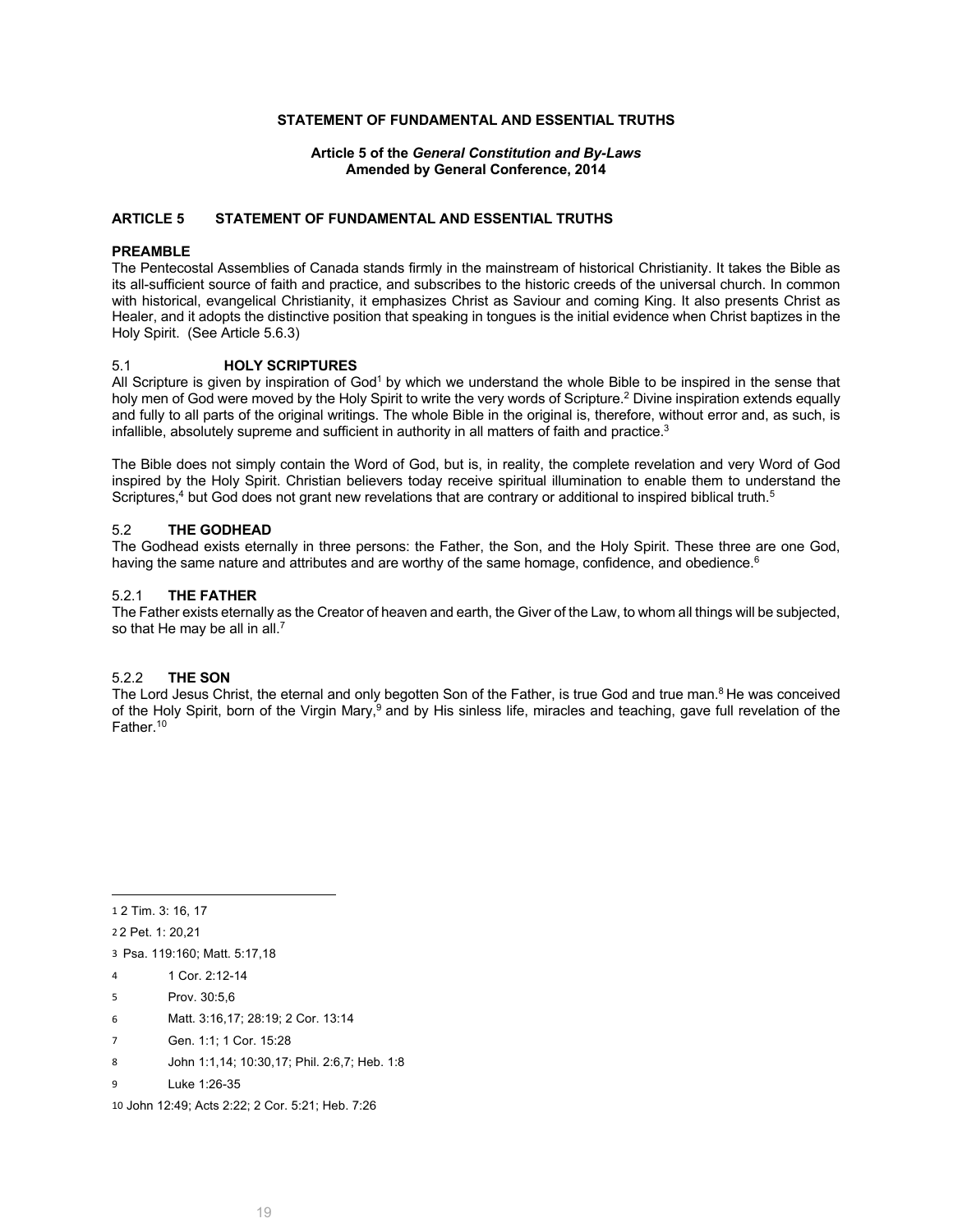He died upon the cross, the Just for the unjust, as a substitution sacrifice.<sup>11</sup> He rose from the dead.<sup>12</sup> He is now at the right hand of the Majesty on high as our great High Priest.<sup>13</sup> He will come again to establish His kingdom in righteousness and peace.<sup>14</sup>

# 5.2.3 **THE HOLY SPIRIT**

The Holy Spirit is also God, performing actions and possessing the attributes of the Deity.<sup>15</sup> His personality is shown by the fact that He has personal characteristics and that individuals may relate to Him as a person.<sup>16</sup>

# 5.3 **ANGELS**

# 5.3.1 **CLASSIFICATION**

Angels were created as intelligent and powerful beings to do the will of God and worship Him.<sup>17</sup> However, Satan, the originator of sin, fell through pride and was followed by those angels who rebelled against God. These fallen angels or demons are active in opposing the purposes of God.<sup>18</sup>

Those who remained faithful continue before the throne of God and serve as ministering spirits.<sup>19</sup>

# 5.3.2 **THE BELIEVER AND DEMONS**

Demons attempt to thwart God's purposes; however, in Christ, the believer may have complete liberty from the influence of demons.<sup>20</sup> The believer cannot be possessed by them because the believer's body is the temple of the Holy Spirit in which Christ dwells as Lord.<sup>21</sup>

# 5.4 **HUMANITY**

Humans were originally created in the image and likeness of God.<sup>22</sup> They fell through sin and, as a consequence, incurred both spiritual and physical death.<sup>23</sup> Spiritual death and the depravity of human nature have been transmitted to the entire human race<sup>24</sup> with the exception of the Man Christ Jesus.<sup>25</sup> Humans can be saved only through the atoning work of the Lord Jesus Christ.26

# 5.5 **SALVATION**

# 5.5.1 **ATONEMENT OF CHRIST**

Salvation has been provided for all people through the sacrifice of Christ upon the cross.<sup>27</sup> It is the only perfect redemption and substitution atonement for all the sins of the world, both original and actual. His atoning work has been

|                                                                  | 11 Rom. 5:6,8; 1 Cor. 15:3; 1 Pet. 3:18 |  |
|------------------------------------------------------------------|-----------------------------------------|--|
|                                                                  | 12 Matt. 28:6; 1 Cor. 15:4,20           |  |
|                                                                  | 13 Acts 1:9-11; 2:33; Heb. 8:1          |  |
| 14 Matt. 25:31                                                   |                                         |  |
| 15 Acts 5:3,4                                                    |                                         |  |
| 16 John 16:13-14                                                 |                                         |  |
| 17 Psa. 103:20; Rev. 5:11,12                                     |                                         |  |
| 18 Isa. 14:12-17, Eze. 28:11-19; Eph. 6:11-12; 1Tim. 4:1; Jude 6 |                                         |  |
| 19 Heb. 1:14                                                     |                                         |  |
| 20 Heb. 2:14; 1 John 3:8; 4:1-4                                  |                                         |  |
|                                                                  | 21 Matt. 6:24; 1 Cor. 6:19,20           |  |
| 22                                                               | Gen. 1:26, 27; 2:7                      |  |
| 23                                                               | Rom. 5:12; James 1:14,15                |  |
| 24                                                               | Jer. 17:9; Rom. 3:10-19, 23             |  |
| 25                                                               | Heb. 7:26                               |  |
| 26                                                               | John 14:6; Acts 4:12; 1 Tim. 2:5,6      |  |
| 27                                                               | Isa. 53:3-6; John 12:32,33; 1 Pet. 2:24 |  |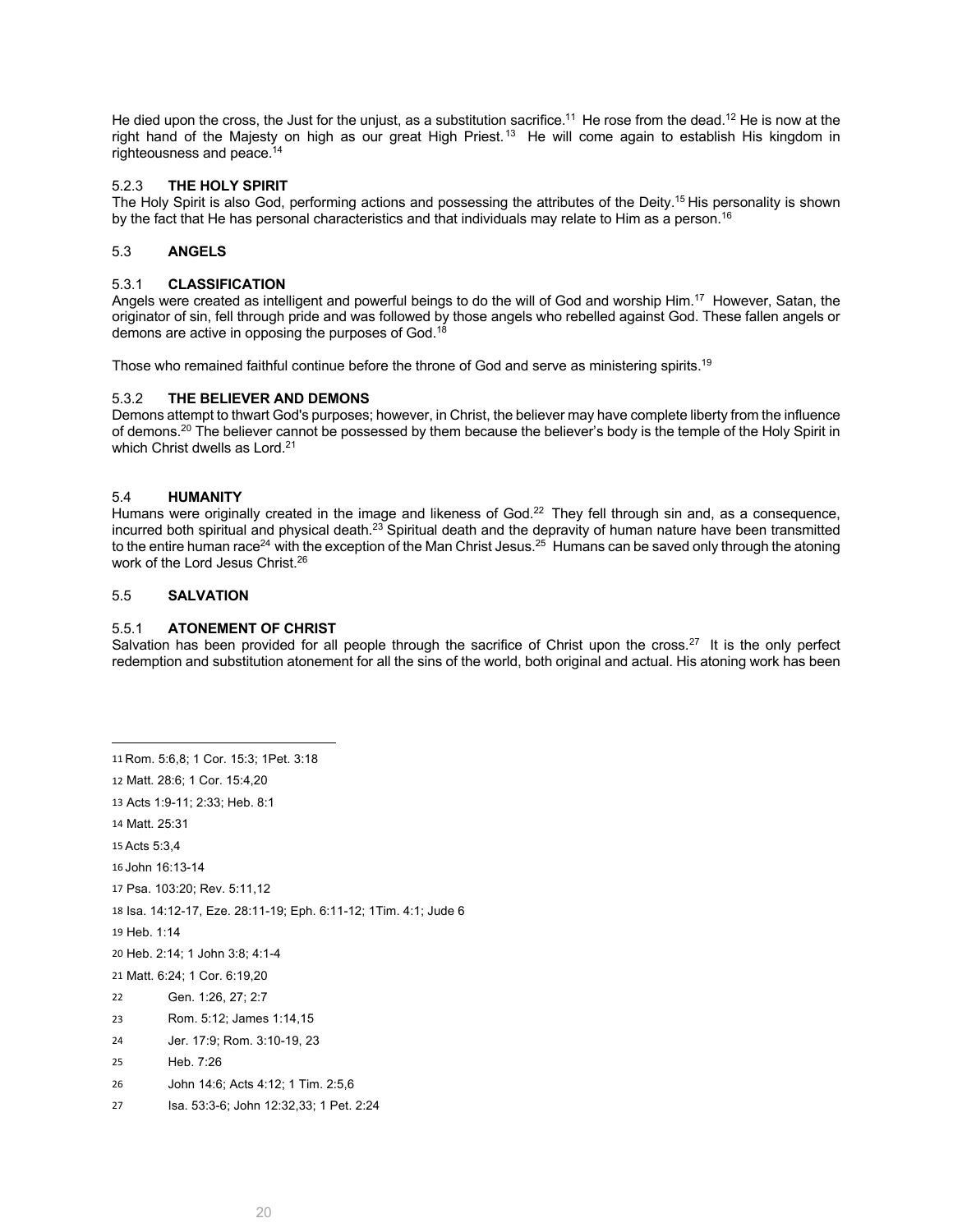proven by His resurrection from the dead.<sup>28</sup> Those who repent and believe in Christ are born again of the Holy Spirit and receive eternal life.<sup>29</sup> Furthermore, in the atonement, divine healing was provided for all believers.<sup>30</sup>

## 5.5.2 **REPENTANCE AND FAITH**

A person can be born again only through faith in Christ. Repentance, a vital part of believing, is a complete change of mind wrought by the Holy Spirit,<sup>31</sup> turning a person to God from sin.

#### 5.5.3 **REGENERATION**

Regeneration is a creative work of the Holy Spirit by which a person is born again and receives spiritual life.<sup>32</sup>

#### 5.5.4 **JUSTIFICATION**

Justification is a judicial act of God by which the sinner is declared righteous solely on the basis of their acceptance of Christ as Saviour.<sup>33</sup>

# 5.6 **THE CHRISTIAN EXPERIENCE**

#### 5.6.1 **ASSURANCE**

Assurance of salvation is the privilege of all who are born again by the Spirit through faith in Christ,<sup>34</sup> resulting in love, gratitude and obedience toward God.

# 5.6.2 **SANCTIFICATION**

Sanctification is dedication to God and separation from evil.<sup>35</sup> In experience it is both instantaneous<sup>36</sup> and progressive. $37$  It is produced in the life of the believer by the appropriation of the power of Christ's blood and risen life through the person of the Holy Spirit;<sup>38</sup> He draws the believer's attention to Christ, teaches them through the Word and produces the character of Christ within them.39 Believers who sin must repent and seek forgiveness through faith in the cleansing blood of Jesus Christ.<sup>40</sup>

# **5.6.3 BAPTISM IN THE HOLY SPIRIT**

The baptism in the Holy Spirit is an experience in which believers yield control of themselves to the Holy Spirit.<sup>41</sup> Through this the believer comes to know Christ in a more intimate way $4^2$  and receives power to witness and grow spiritually.<sup>43</sup> Believers should earnestly seek the baptism in the Holy Spirit according to the command of our Lord Jesus

- 30 Isa. 53:4,5; Matt. 8:16b,17
- 31 Isa. 55:7; Acts 17:30; Gal. 3:22,26; Eph. 2:8; 1 John 5:10-13
- 32 John 3:3b,5b,7; 2 Cor. 5:17,18a; 1 Pet. 1:23
- 33 Rom. 3:24; 4:3-5; 5:1-2
- 34 John 10:27-29; Rom. 8:35-39
- 35 2 Cor. 6:14; 7:1
- 36 John 17:17,19; Heb. 10:10,14
- 37 I Thes. 5:23; 2 Tim. 2:19-22; 1 Pet. 1:14-16
- 38 Rom. 6:11,13,14,18
- 39 1 Cor. 13; Gal. 5:22, 23; 2 Pet. 1:3-4
- 40  $1$  John  $1:9:2:1-2$
- 41 Matt. 3:11; Acts 1:5; Eph. 5:18
- 42 John 16:13-15
- 43 Acts 1:8; 2 Cor. 3:18

<sup>28</sup> Acts 2:36; Rom. 4:25; 1 Cor. 15:14,17,20; Heb. 10:12; 1 John 2:2

<sup>29</sup> Acts 20:21; 1 Pet. 1:23,25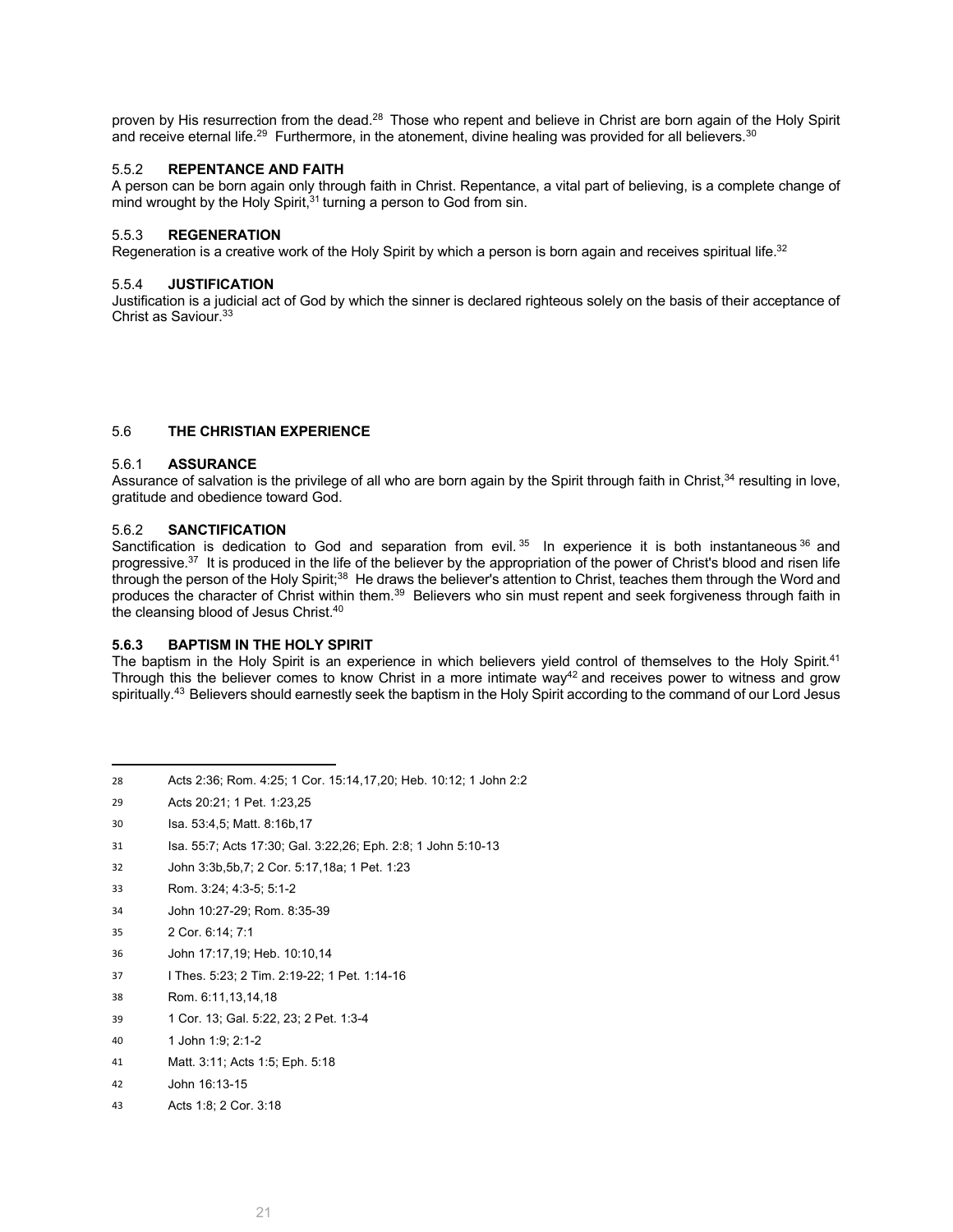Christ.<sup>44</sup> The initial evidence of the baptism in the Holy Spirit is speaking in other tongues as the Spirit gives utterance.<sup>45</sup> This experience is distinct from and subsequent to the experience of the new birth. $46$ 

# **5.6.4 THE GIFTS OF THE SPIRIT**

The gifts of the Spirit are supernatural abilities given by God through the exercising of which believers are enabled to minister effectively and directly in particular situations.<sup>47</sup> They serve the dual function of building up the church and of demonstrating the presence of God within His church.<sup>48</sup>

# **5.6.5 DIVINE HEALING**

Divine healing provided in the atonement of Christ<sup>49</sup> is the privilege of all believers. Prayer for the sick and gifts of healing are encouraged and practised.<sup>50</sup>

# 5.7 **THE CHURCH**

# 5.7.1 **THE UNIVERSAL CHURCH**

All who are born again are members of the universal church, which is the Body and Bride of Christ.<sup>51</sup>

# 5.7.2 **THE LOCAL CHURCH**

# **5.7.2.1 PURPOSE**

The local church is a body of believers in Christ who have joined together to function as a part of the universal church.<sup>52</sup> The local church is ordained by God and provides a context in which believers corporately worship God<sup>53</sup>, observe the ordinances of the church, are instructed in the faith and are equipped for the evangelization of the world.<sup>54</sup>

# **5.7.2.2 ORDINANCES**

# **5.7.2.2.1 THE LORD'S SUPPER**

The Lord's Supper is a symbol, memorial and proclamation of the suffering and death of our Lord Jesus Christ. This ordinance of communion is to be participated in by believers until Christ's return.55

#### **5.7.2.2.2 WATER BAPTISM**

Water baptism signifies the believer's identification with Christ in His death, burial and resurrection and is practised by immersion.<sup>56</sup>

# **5.7.2.3 MINISTRY**

A divinely called and ordained ministry is the provision of the Lord to give leadership to the church as it fulfils its purposes.<sup>57</sup>

#### 5.8 **THE END OF TIME**

- 44 Luke 24:49; Acts 1:4, 8
- 45 Acts 2:4; 10:46; 19:6
- 46 Acts 8:12-17; 10:44-46
- 47 1 Cor. 12:4-11
- 48 1 Cor. 12:7; 14:12, 24-25
- 49 Matt. 8:16,17
- 50 1 Cor. 12:28-30; James 5:14
- 51 1 Cor. 12:13; Eph. 5:25b; Col. 1:18; 1 Tim. 3:15
- 52 Acts 14:23; 1 Cor. 16:19
- 53 John 4:23; Acts 20:7
- 54 Acts 1:8; 11:19-24; 2 Tim. 2:2; 1 Pet. 5:2
- 55 Matt. 26:26-28; 1 Cor. 10:16-17; 11:23-26
- 56 Matt. 28:19; Mark 16:15-16; Acts 2:38, 41; 8:36-39; Rom. 6:3-5
- 57 Acts 6:2b-4c; 13:2-4a; 14:23; Eph. 4:8, 11-13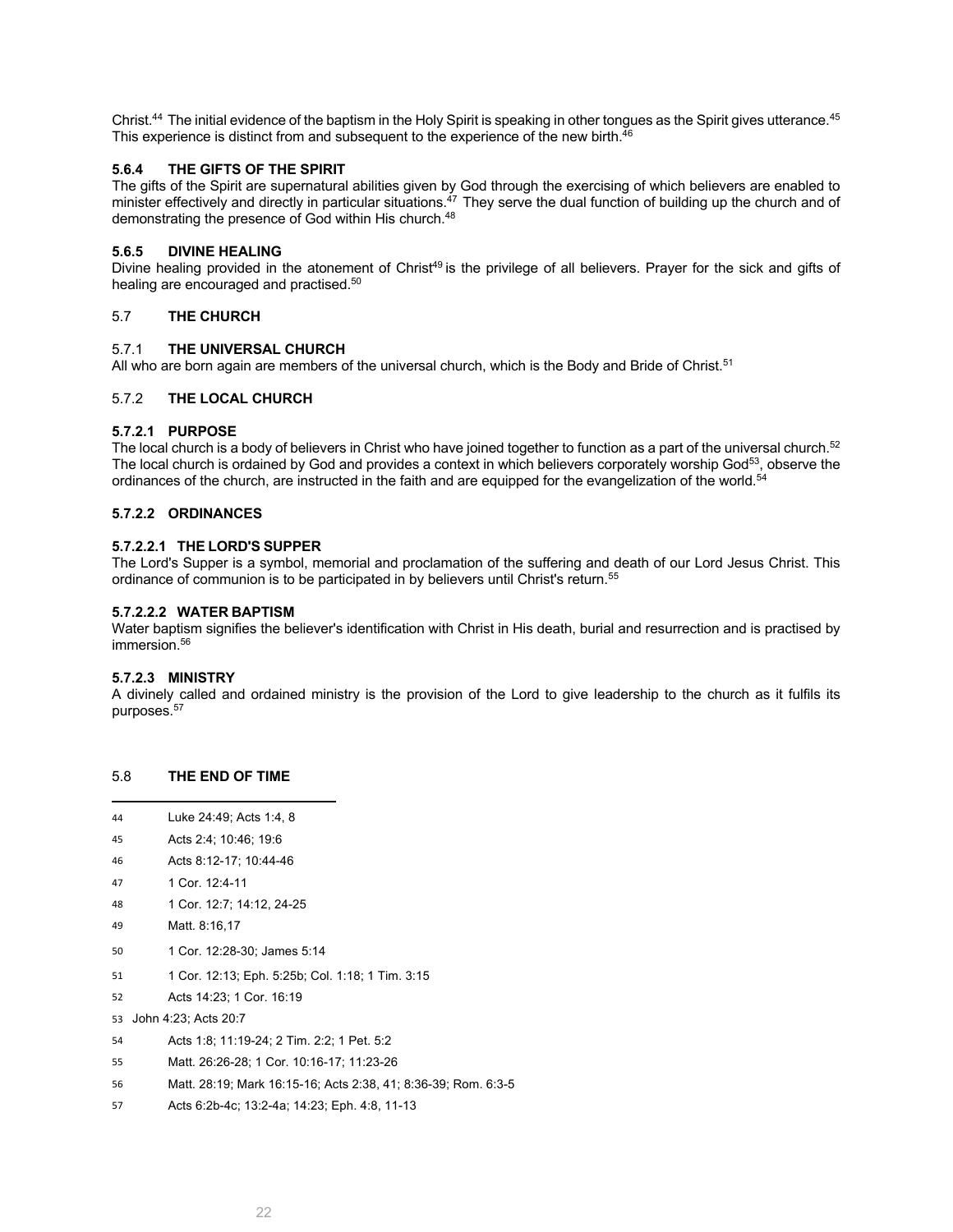# 5.8.1 **THE PRESENT STATE OF THE DEAD**

At death the souls of believers pass immediately into the presence of Christ,<sup>58</sup> and these remain in constant bliss until the resurrection of the glorified body.<sup>59</sup> The souls of unbelievers remain after death conscious of condemnation<sup>60</sup> until the final bodily resurrection and judgment of the unjust.<sup>61</sup>

# 5.8.2 **THE RAPTURE**

The rapture, the blessed hope of the church, is the imminent coming of the Lord in the air to receive to Himself His own, both the living who shall be transformed, and the dead in Christ who shall be resurrected.<sup>62</sup> This event takes place before the wrath of God is poured out during the tribulation. Believers then will appear before the judgment seat of Christ to be judged according to faithfulness in Christian service.<sup>63</sup>

# 5.8.3 **THE TRIBULATION**

The tribulation will be a time of judgment on the whole earth. $64$  During this period the Antichrist will emerge to offer false hope to the nations.<sup>65</sup>

# 5.8.4 **THE SECOND COMING OF CHRIST**

The return of Christ to earth in power and great glory will conclude the great tribulation with the victory at Armageddon,<sup>66</sup> the defeat of Antichrist and the binding of Satan.<sup>67</sup> Christ will introduce the millennial age,<sup>68</sup> restore Israel to her own land, lift the curse which now rests upon the whole creation, and bring the whole world to the knowledge of God.<sup>69</sup>

# 5.8.5 **THE FINAL JUDGMENT**

There will be a final judgment in which the unbelieving dead will be raised and judged at the great white throne, according to their works.70

The beast and false prophet, the devil and his angels, and whoever is not found in the Book of Life, shall be cast into the lake of fire, not to annihilation but to everlasting punishment, which is the second death.<sup>71</sup>

# 5.8.6 **THE ETERNAL STATE OF THE RIGHTEOUS**

The righteous will share the glory of God in the new heaven and the new earth for eternity.<sup>72</sup>

# 5.9 **POSITIONS AND PRACTICES**

# 5.9.1 **MARRIAGE AND THE FAMILY**

Marriage is a provision of God wherein one man and one woman to the exclusion of all others enter into a lifelong relationship<sup>73</sup> through a marriage ceremony that is recognized by the church and legally sanctioned by the state.

- 58 2 Cor. 5:8; Phil. 1:21, 23-24
- 59 Rom 8:22-23; 1 Cor. 15:42-44; 2 Cor. 5:1,4b

- 61 Dan.12:2; John 5:28-29; 2 Thess. 1:7-10; Rev 20:11-15
- 62 1 Cor. 15:51-57; Phil. 3:20-21; 1 Thess. 4:13-18; Titus 2:13
- 63 Rom. 14:10-12; 1 Cor 3:11-15; 2 Cor. 5:9-10
- 64 Matt. 24:15, 21-22; 1 Thess. 5:1-3
- 65 2 Thess. 2:3-12; Rev. 13:11-18
- 66 Matt. 24:27, 30; Luke 17:24, 26-30
- 67 Rev. 16:12-16; 17:8, 12-14; 19:11-20
- 68 Psa. 2:6-12; Dan. 2:44-45; Luke 22:29-30; Rev. 3:21; 20:6
- 69 Isa. 1:24-27; 2:1-4; Zech. 14:3,4,9; Rom. 8:19-23; Rev. 22:3
- 70 Dan. 7:9-10; John 12:48; Rom. 2:2,6,11,16; Rev. 14:9-11; 20:11-15
- 71 Matt. 25:41b; Jude 6; Rev. 20:10,15; 21:8
- 72 Matt. 13:43; John 17:24; 2 Pet. 3:13; Heb. 11:10; Rev. 21:1-2, 10, 22-23
- 73 Gen. 2:24; Matt. 19:6

<sup>60</sup> Luke 16:22-31; John 3:36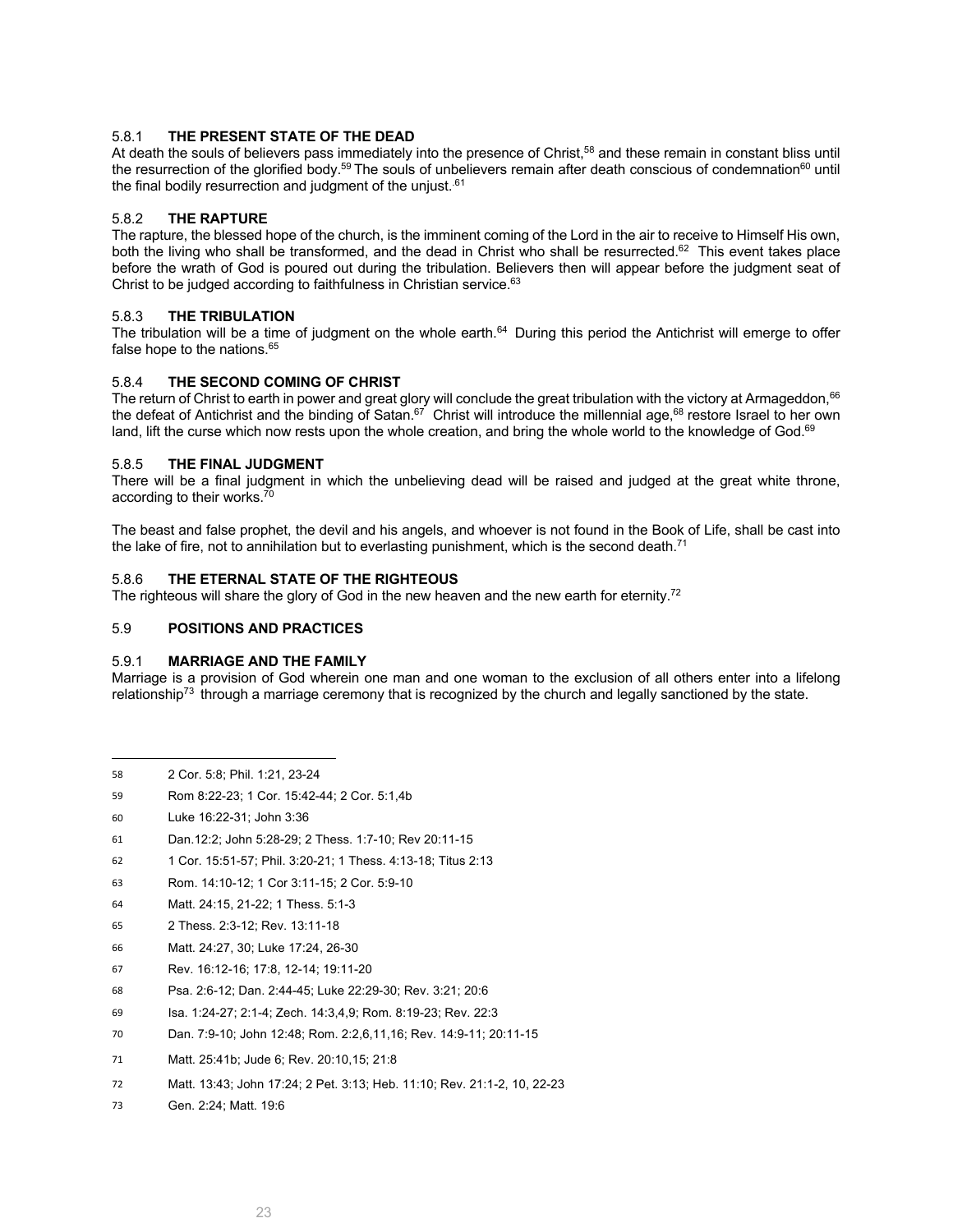Marriage establishes a "one-flesh" relationship<sup>74</sup> that goes beyond a physical union and is more than either a temporary relationship of convenience intended to provide personal pleasure or a contract that binds two people together in a legal partnership. Marriage establishes an emotional and spiritual oneness that enables both partners to respond to the spiritual, physical and social needs of the other.<sup>75</sup> It provides the biblical context for the procreation of children.

Marriage is to be an exclusive relationship that is maintained in purity.<sup>76</sup> It is intended by God to be a permanent relationship. It is a witness to the world of the relationship between Christ and His church.<sup>77</sup>

Marriage requires a commitment of love, perseverance and faith. Because of its sanctity and permanence, marriage should be treated with seriousness and entered into only after counsel and prayer for God's guidance. Christians should marry only those who are believers.<sup>78</sup> An individual who becomes a believer after marriage should remain with his/her partner in peace, and should give witness to the Gospel in the home.<sup>79</sup>

The Bible holds family life as a position of trust and responsibility. The home is a stabilizing force in society, a place of nurture, counsel, and safety for children.<sup>80</sup>

Marriage can only be broken by *porneia*, which is understood as marital unfaithfulness<sup>81</sup> involving adultery. homosexuality, or incest. While the Scriptures give evidence that the marriage vow and "one-flesh" union are broken by such acts and therefore recognize the breaking of the marriage relationship, the Scriptures do recommend that the most desirable option would be reconciliation.<sup>82</sup>

#### 5.9.2 **DIVORCE**

We believe that divorce is not God's intention. It is God's concession to the "hardness of men's hearts." 83

We, therefore, discourage divorce by all lawful means and teaching. Our objective is reconciliation and the healing of the marital union wherever possible. Marital unfaithfulness should not be considered so much an occasion or opportunity for divorce but rather an opportunity for Christian grace, forgiveness, and restoration. Divorce in our society is a termination of a marriage through a legal process authorized by the State. While the Church recognizes this legal process as an appropriate means to facilitate the permanent separation of spouses, the Church restricts the idea of divorce, in the sense of dissolution of marriage, to reasons specified in Scripture.

The weight of the biblical record is negative and the explicit statement is made. "God hates divorce."<sup>84</sup> Divorce is more than an action of the courts which breaks the legal contract between partners in a marriage. It is also the fracture of a unique human relationship between a male and a female. Divorce has profound consequences for the children. Divorce is evidence of the sinful nature expressed in human failure. Jesus gives one explicit cause for the dissolution of marriage: *porneia* or marital unfaithfulness.

Where all attempts at reconciliation have failed and a divorce has been finalized, we extend Christ's love and compassion.

#### 5.9.3 **REMARRIAGE**

Remarriage is the union, legally sanctioned by the State, of one man and one woman, one or both of whom have been previously married. It is regarded as acceptable in Scripture in the event of the death of a former spouse. It is also regarded as acceptable if there has been sexual immorality on the part of the former partner or if the former partner has remarried.

 Matt. 19:5; Mal. 2:15 Gen. 2:18; 1 Cor. 7:2-5; Heb. 13:4 Eph. 5:3, 26, 27 Eph. 5:25, 31, 32 2 Cor. 6:1, 14, 15 1 Cor. 7:12-14, 16 80 Eph. 6:4 Matt. 5:32; 19:9 Eph. 4:32 Matt. 19:8 84 Mal. 2:16